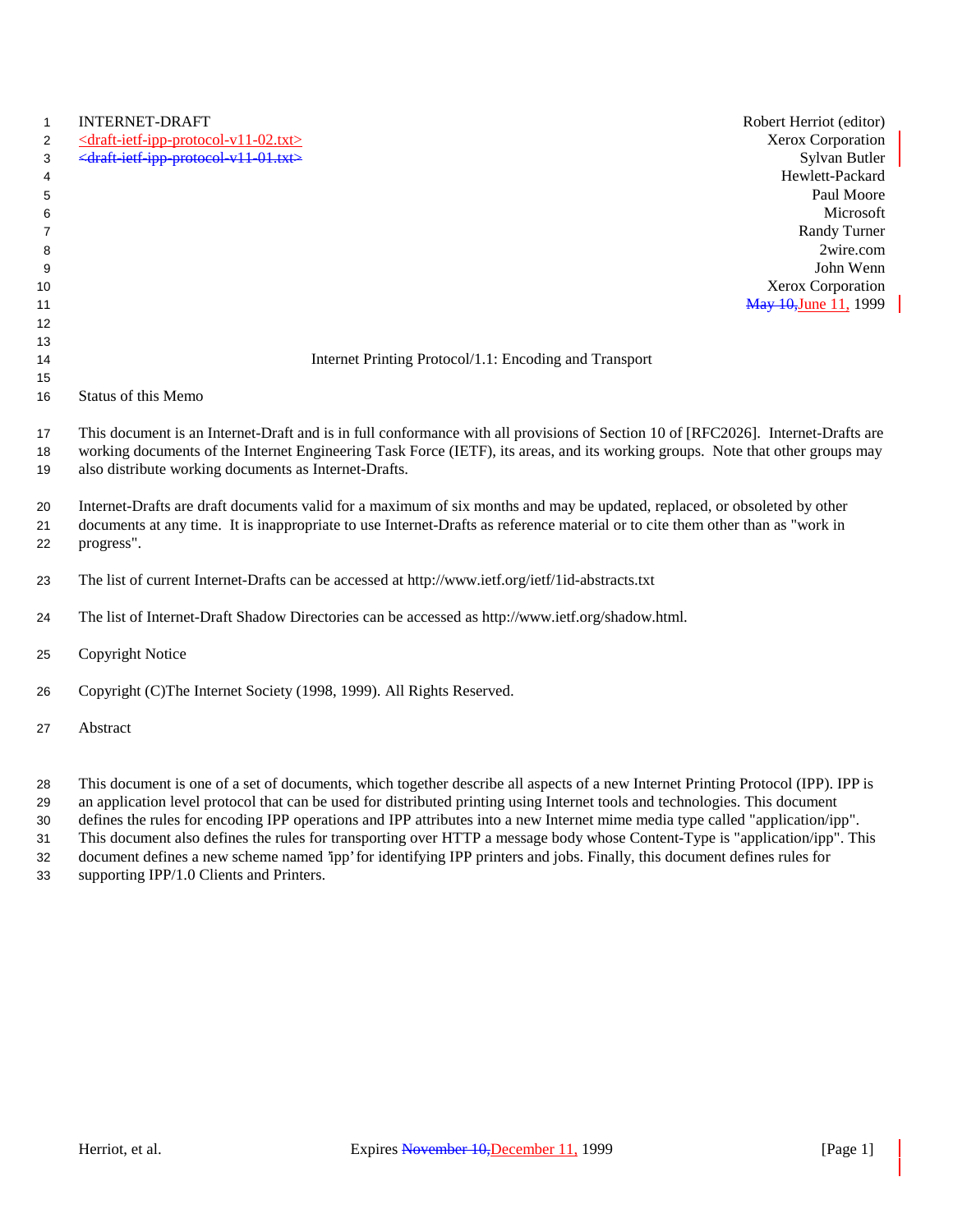The full set of IPP documents includes:

- 35 Design Goals for an Internet Printing Protocol  $Ff\left(\frac{2567}{RFC2567}\right)$
- 36 Rationale for the Structure and Model and Protocol for the Internet Printing Protocol [FIEE 2568][RFC2568]
- Internet Printing Protocol/1.1: Model and Semantics [ipp-mod]
- Internet Printing Protocol/1.1: Encoding and Transport (this document)
- Internet Printing Protocol/1.1: Implementer's Guide [ipp-iig]
- 40 Mapping between LPD and IPP Protocols  $Ff\rightarrow$  [RFC2069]

The document, "Design Goals for an Internet Printing Protocol", takes a broad look at distributed printing functionality, and it

enumerates real-life scenarios that help to clarify the features that need to be included in a printing protocol for the Internet. It

identifies requirements for three types of users: end users, operators, and administrators. It calls out a subset of end user

44 requirements that are satisfied in IPP/1.1. Operator and administrator requirements are out of scope for version 1.1. A few OPTIONAL operator operations have been added to IPP/1.1.

 The document, "Rationale for the Structure and Model and Protocol for the Internet Printing Protocol", describes IPP from a high level view, defines a roadmap for the various documents that form the suite of IPP specification documents, and gives background and rationale for the IETF working group's major decisions.

 The document, "Internet Printing Protocol/1.1: Model and Semantics", describes a simplified model with abstract objects, their attributes, and their operations that are independent of encoding and transport. It introduces a Printer and a Job object. The Job object optionally supports multiple documents per Job. It also addresses security, internationalization, and directory issues.

 The document "Internet Printing Protocol/1.1: Implementer's Guide", gives advice to implementers of IPP clients and IPP objects.

 The document "Mapping between LPD and IPP Protocols" gives some advice to implementers of gateways between IPP and LPD (Line Printer Daemon) implementations.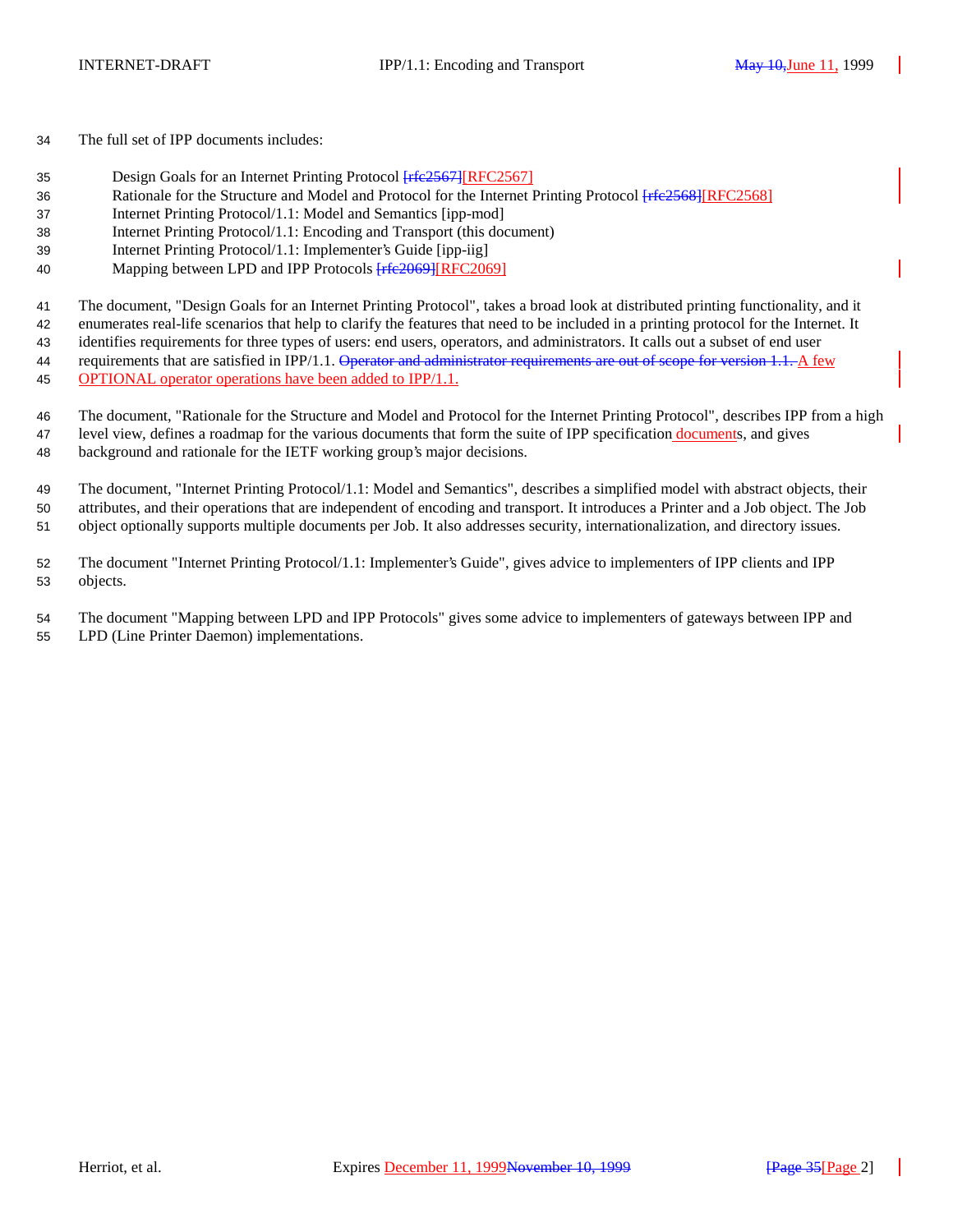| I | I<br>×  |
|---|---------|
| ٧ | ×<br>۰, |

## Table of Contents

| 57 | 1.  | Introduction 33 |  |  |  |
|----|-----|-----------------|--|--|--|
| 58 | 2.  |                 |  |  |  |
| 59 | 3.  |                 |  |  |  |
| 60 |     | 3.1             |  |  |  |
| 61 |     | 3.2             |  |  |  |
| 62 |     |                 |  |  |  |
| 63 |     | 3.4             |  |  |  |
| 64 |     | 3.5             |  |  |  |
| 65 |     | 3.6             |  |  |  |
| 66 |     | 3.7             |  |  |  |
| 67 |     |                 |  |  |  |
| 68 |     |                 |  |  |  |
| 69 |     | 3.8             |  |  |  |
| 70 |     | 3.9             |  |  |  |
| 71 |     |                 |  |  |  |
| 72 |     |                 |  |  |  |
| 73 |     |                 |  |  |  |
| 74 | 4.  |                 |  |  |  |
| 75 | 5.  |                 |  |  |  |
| 76 | 6.  |                 |  |  |  |
| 77 |     | 6.1             |  |  |  |
| 78 |     |                 |  |  |  |
| 79 |     |                 |  |  |  |
| 80 |     |                 |  |  |  |
| 81 |     |                 |  |  |  |
| 82 |     |                 |  |  |  |
| 83 |     |                 |  |  |  |
| 84 | 8.  |                 |  |  |  |
| 85 | 9.  |                 |  |  |  |
| 86 | 10. |                 |  |  |  |
| 87 | 11. |                 |  |  |  |
| 88 |     |                 |  |  |  |
| 89 |     |                 |  |  |  |
| 90 |     |                 |  |  |  |
| 91 |     |                 |  |  |  |
| 92 |     |                 |  |  |  |
| 93 |     |                 |  |  |  |
| 94 |     |                 |  |  |  |
| 95 |     |                 |  |  |  |
| 96 | 12. |                 |  |  |  |
| 97 | 13. |                 |  |  |  |
| 98 |     |                 |  |  |  |
|    |     |                 |  |  |  |

#### 1. Introduction 99

This document contains the rules for encoding IPP operations and describes two layers: the transport layer and the operation 100 layer. 101

102 The transport layer consists of an HTTP/1.1 request or response. RFC 2068 [rfe2068] [RFC2068] describes HTTP/1.1. This 103 document specifies the HTTP headers that an IPP implementation supports.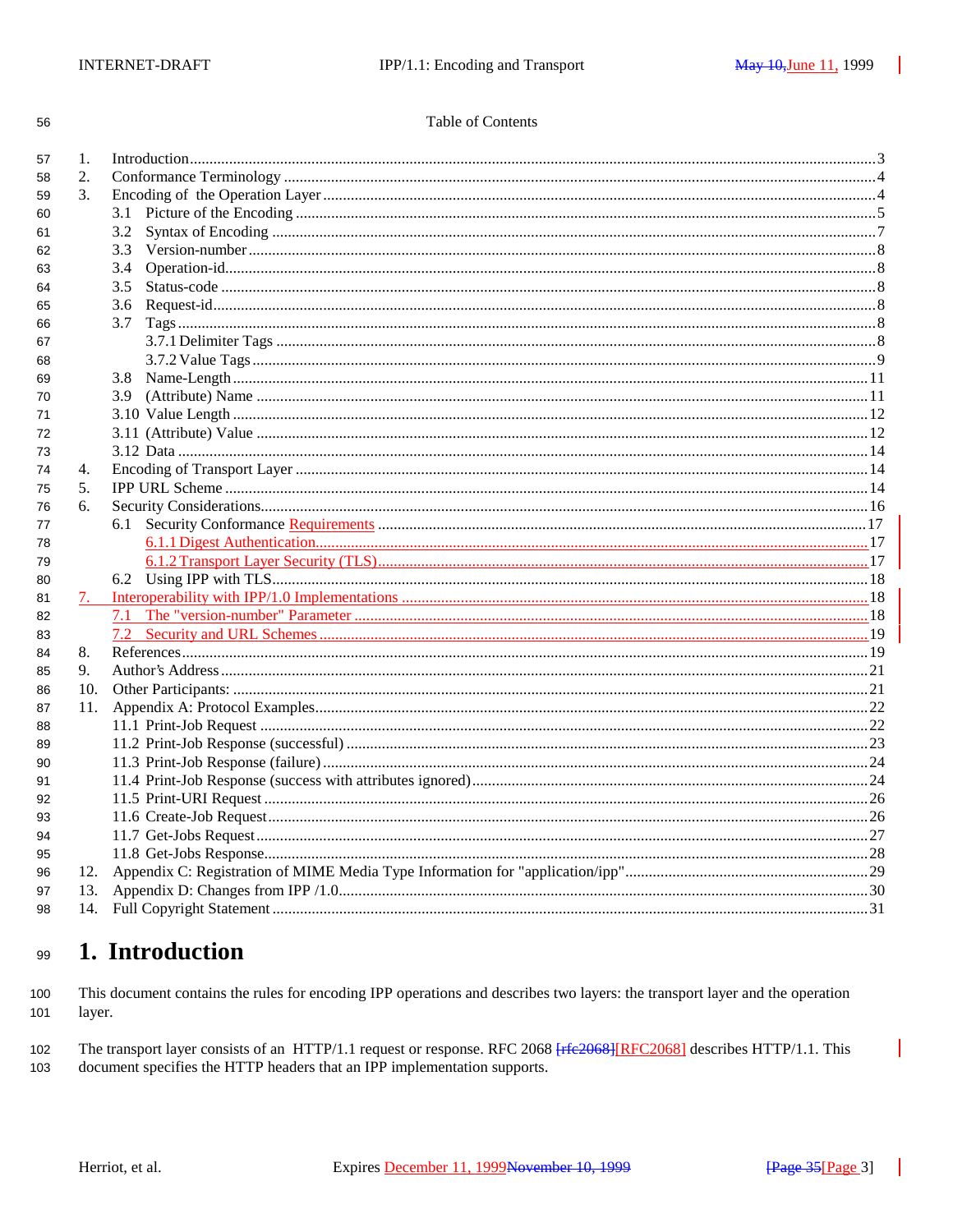The operation layer consists of a message body in an HTTP request or response. The document "Internet Printing Protocol/1.1: Model and Semantics" [ipp-mod] defines the semantics of such a message body and the supported values. This document

 specifies the encoding of an IPP operation. The aforementioned document [ipp-mod] is henceforth referred to as the "IPP model document"

# **2. Conformance Terminology**

 The key words "MUST", "MUST NOT", "REQUIRED", "SHOULD", "SHOULD NOT", "RECOMMENDED", "MAY", and 110 "OPTIONAL" in this document are to be interpreted as described in RFC 2119  $[refe2119]$ . [RFC2119].

# **3. Encoding of the Operation Layer**

 The operation layer MUST contain a single operation request or operation response. Each request or response consists of a sequence of values and attribute groups. Attribute groups consist of a sequence of attributes each of which is a name and value.

Names and values are ultimately sequences of octets

 The encoding consists of octets as the most primitive type. There are several types built from octets, but three important types are integers, character strings and octet strings, on which most other data types are built. Every character string in this encoding MUST be a sequence of characters where the characters are associated with some charset and some natural language. A character string MUST be in "reading order" with the first character in the value (according to reading order) being the first character in the encoding. A character string whose associated charset is US-ASCII whose associated natural language is US English is henceforth called a US-ASCII-STRING. A character string whose associated charset and natural language are specified in a request or response as described in the model document is henceforth called a LOCALIZED-STRING. An octet string MUST be in "IPP model document order" with the first octet in the value (according to the IPP model document order) being the first octet in the encoding Every integer in this encoding MUST be encoded as a signed integer using two's-complement binary encoding with big-endian format (also known as "network order" and "most significant byte first"). The number of octets for an integer MUST be 1, 2 or 4, depending on usage in the protocol. Such one-octet integers, henceforth called SIGNED-BYTE, are used for the version-number and tag fields. Such two-byte integers, henceforth called SIGNED-SHORT are used for the operation-id, status-code and length fields. Four byte integers, henceforth called SIGNED-INTEGER, are used for values fields and the sequence number.

- The following two sections present the operation layer in two ways
- informally through pictures and description
- 131 formally through Augmented Backus-Naur Form (ABNF), as specified by RFC 2234 [RFC2234]
- **[rfc2234]**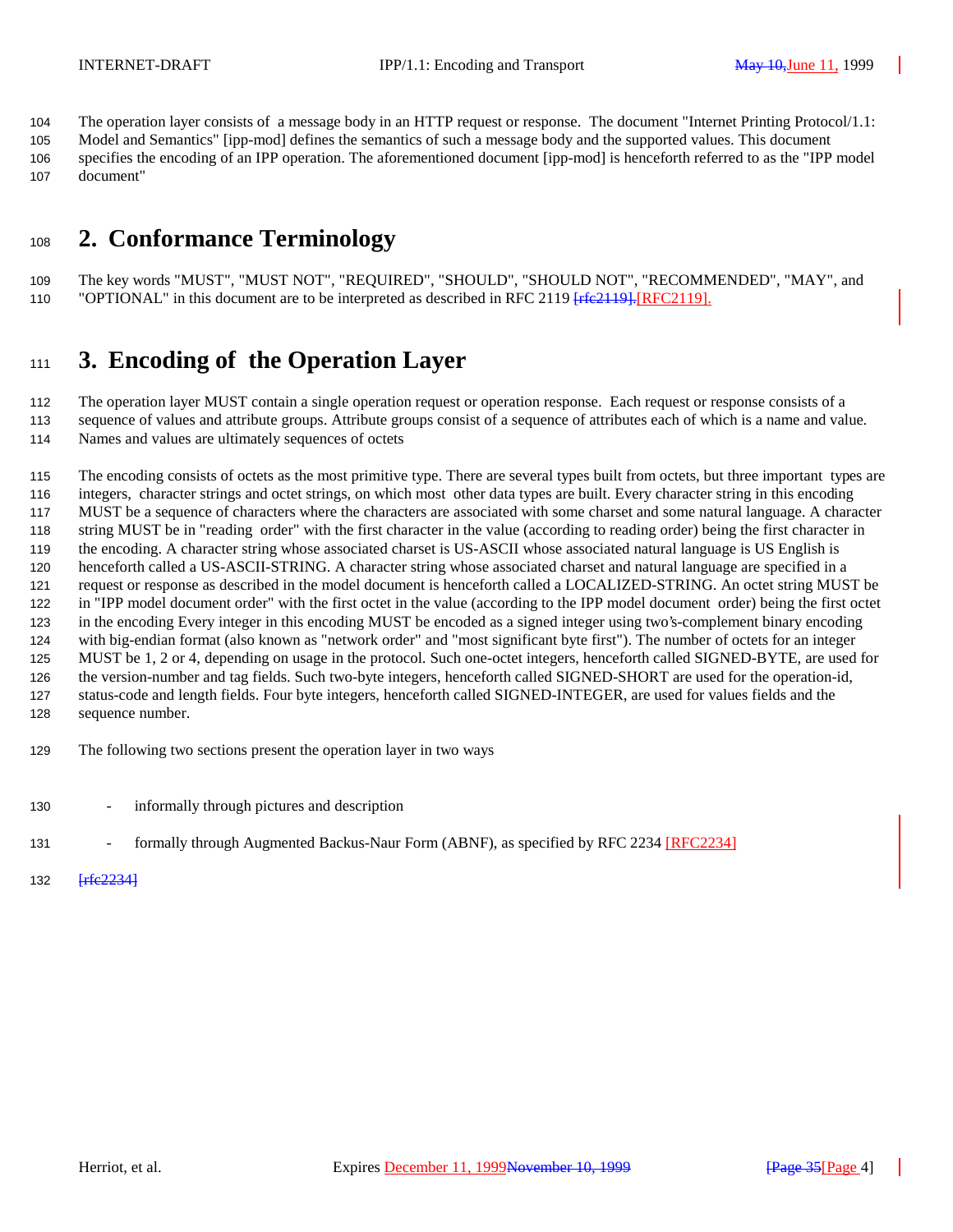#### 

## **1.13.1 Picture of the Encoding**

The encoding for an operation request or response consists of:

| 136<br>137        | version-number                                         |         | 2 bytes - required |
|-------------------|--------------------------------------------------------|---------|--------------------|
| 138               |                                                        |         |                    |
| 139<br>140<br>141 | operation-id (request)<br>or<br>status-code (response) |         | 2 bytes - required |
| 142<br>143<br>144 | request-id                                             |         | 4 bytes - required |
| 145<br>146        | xxx-attributes-tag                                     | 1 byte  | $-0$ or more       |
| 147<br>148        | xxx-attribute-sequence                                 | n bytes |                    |
| 149<br>150        | end-of-attributes-tag                                  | 1 byte  | - required         |
| 151<br>152        | data                                                   |         | q bytes - optional |
|                   |                                                        |         |                    |

 The xxx-attributes-tag and xxx-attribute-sequence represents four different values of "xxx", namely, operation, job, printer and unsupported. The xxx-attributes-tag and an xxx-attribute-sequence represent attribute groups in the model document. The xxx-attributes-tag identifies the attribute group and the xxx-attribute-sequence contains the attributes.

 The expected sequence of xxx-attributes-tag and xxx-attribute-sequence is specified in the IPP model document for each operation request and operation response.

 A request or response SHOULD contain each xxx-attributes-tag defined for that request or response even if there are no attributes except for the unsupported-attributes-tag which SHOULD be present only if the unsupported-attribute-sequence is non-empty. A receiver of a request MUST be able to process as equivalent empty attribute groups:

a) an xxx-attributes-tag with an empty xxx-attribute-sequence,

b) an expected but missing xxx-attributes-tag.

 The data is omitted from some operations, but the end-of-attributes-tag is present even when the data is omitted. Note, the xxx- attributes-tags and end-of-attributes-tag are called 'delimiter-tags'. Note: the xxx-attribute-sequence, shown above may consist of 0 bytes, according to the rule below.

An xxx-attributes-sequence consists of zero or more compound-attributes.

| 167 |                    |                     |  |  |
|-----|--------------------|---------------------|--|--|
| 168 | compound-attribute | s bytes - 0 or more |  |  |
| 169 |                    |                     |  |  |

A compound-attribute consists of an attribute with a single value followed by zero or more additional values.

 Note: a 'compound-attribute' represents a single attribute in the model document. The 'additional value' syntax is for attributes with 2 or more values.

Each attribute consists of: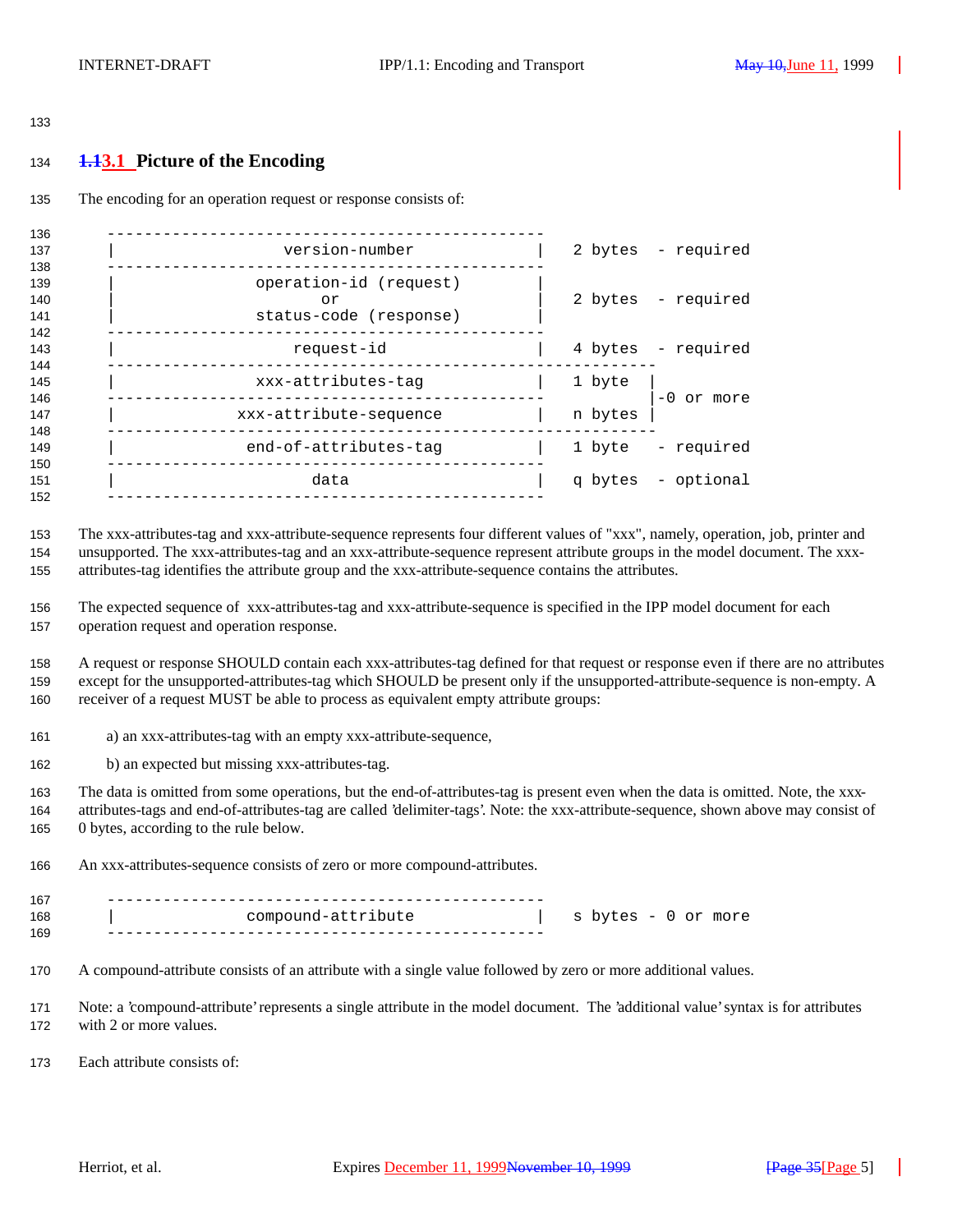| 174                      |                                                                                    |                         |
|--------------------------|------------------------------------------------------------------------------------|-------------------------|
| 175<br>176               | value-tag                                                                          | 1 byte                  |
| 177<br>178               | name-length (value is u)                                                           | 2 bytes                 |
| 179<br>180               | name<br>-------------                                                              | u bytes                 |
| 181                      | value-length (value is v)                                                          | 2 bytes                 |
| 182<br>183<br>184        | value                                                                              | v bytes                 |
| 185                      | An additional value consists of:                                                   |                         |
| 186<br>187               | -------------------------------<br>value-tag                                       | 1 byte                  |
| 188                      |                                                                                    |                         |
| 189<br>190               | name-length (value is 0x0000)                                                      | 2 bytes<br>-0 or more   |
| 191<br>192               | value-length (value is w)                                                          | 2 bytes                 |
| 193<br>194               | value                                                                              | w bytes                 |
| 197<br>198<br>199        | From the standpoint of a parsing loop, the encoding consists of:<br>version-number | 2 bytes - required      |
| 200<br>201<br>202<br>203 | operation-id (request)<br>or<br>status-code (response)                             | 2 bytes - required      |
| 204<br>205               | request-id                                                                         | 4 bytes - required      |
| 206<br>207               | tag (delimiter-tag or value-tag)                                                   | 1 byte                  |
| 208<br>209               | empty or rest of attribute                                                         | $-0$ or more<br>x bytes |
| 210<br>211               | ________________________<br>end-of-attributes-tag                                  | 2 bytes<br>- required   |
| 212<br>213               | -------------<br>-------------------<br>data                                       | y bytes<br>- optional   |
| 214<br>215               | __________________                                                                 |                         |
| 216                      | The value of the tag determines whether the bytes following the tag are:           |                         |
| 217                      | attributes<br>Ĭ.                                                                   |                         |
| 218                      | data<br>÷,                                                                         |                         |

- the remainder of a single attribute where the tag specifies the type of the value.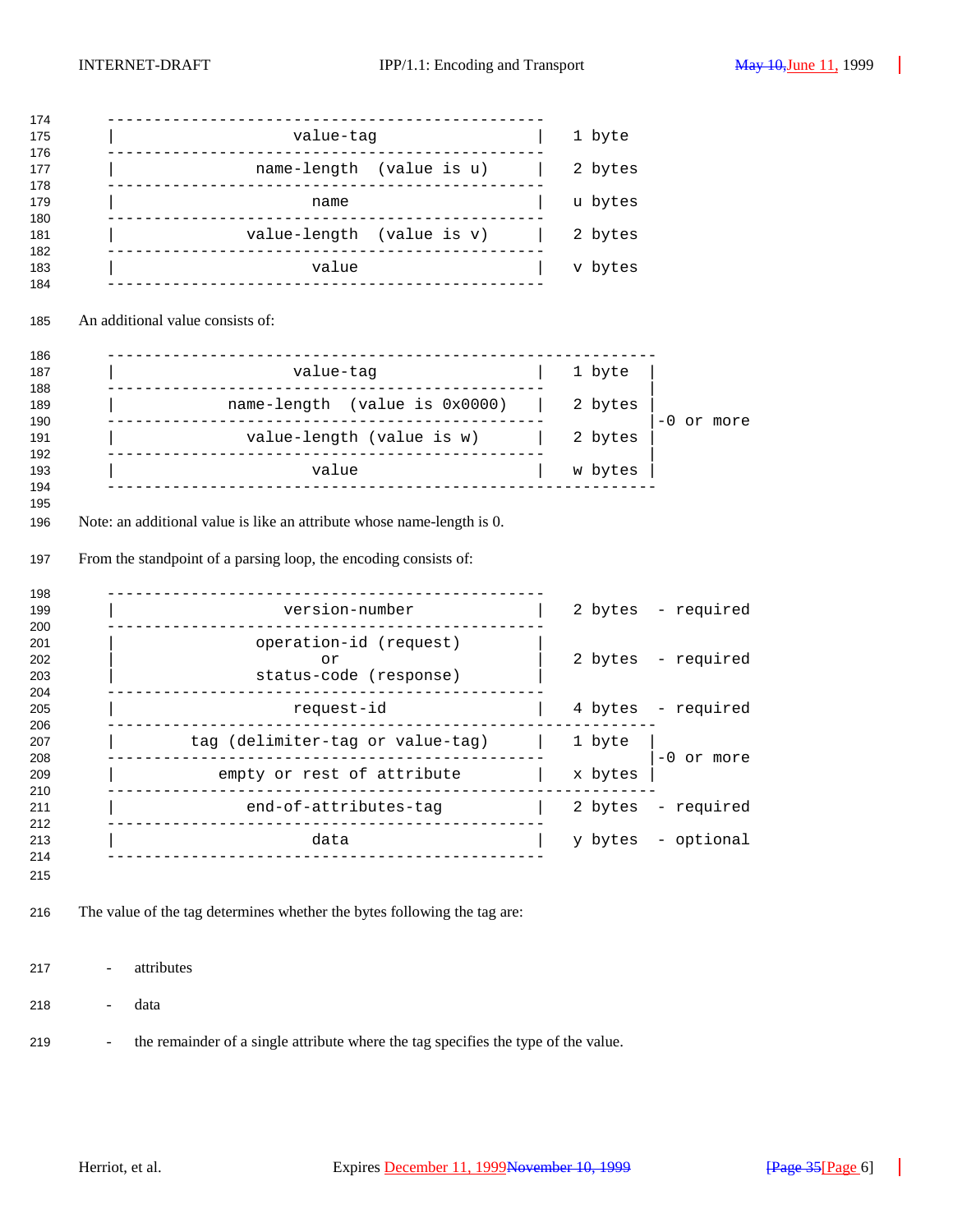## **3.2 Syntax of Encoding**

221 The syntax below is ABNF [rfc2234][RFC2234] except 'strings of literals' MUST be case sensitive. For example 'a' means lower case 'a' and not upper case 'A'. In addition, SIGNED-BYTE and SIGNED-SHORT fields are represented as '%x' values which show their range of values.

| 224 | $ipp-message = ipp-request / ipp-response$                              |                    |  |
|-----|-------------------------------------------------------------------------|--------------------|--|
| 225 | $ipp-request = version-number operation-id request-id$                  |                    |  |
| 226 | *(xxx-attributes-tag xxx-attribute-sequence) end-of-attributes-tag data |                    |  |
| 227 | ipp-response = version-number status-code request-id                    |                    |  |
| 228 | *(xxx-attributes-tag xxx-attribute-sequence) end-of-attributes-tag data |                    |  |
| 229 | $xxxx$ -attribute-sequence = *compound-attribute                        |                    |  |
| 230 |                                                                         |                    |  |
| 231 | xxx-attributes-tag = operation-attributes-tag / job-attributes-tag /    |                    |  |
| 232 | printer-attributes-tag / unsupported-attributes-tag                     |                    |  |
| 233 |                                                                         |                    |  |
| 234 | $version-number = major-version-number minor-version-number$            |                    |  |
| 235 | major-version-number = $SIGNED-BYTE$ ; initially %d1                    |                    |  |
| 236 | minor-version-number = $SIGNED-BYTE$ ; initially %d0                    |                    |  |
| 237 |                                                                         |                    |  |
| 238 | $operation-id = SIGNED-SHORT$ ; mapping from model defined below        |                    |  |
| 239 | status-code = SIGNED-SHORT ; mapping from model defined below           |                    |  |
| 240 | request-id = SIGNED-INTEGER ; whose value is $> 0$                      |                    |  |
| 241 |                                                                         |                    |  |
| 242 | $compound-attribute = attribute * additional-values$                    |                    |  |
| 243 |                                                                         |                    |  |
| 244 | attribute = value-tag name-length name value-length value               |                    |  |
| 245 | $additional-values = value-tag zero-name-length value-length value$     |                    |  |
| 246 |                                                                         |                    |  |
| 247 | name-length = SIGNED-SHORT ; number of octets of 'name'                 |                    |  |
| 248 | name = LALPHA *(LALPHA / DIGIT / "-" / "_" / ".")                       |                    |  |
| 249 | value-length = SIGNED-SHORT; number of octets of 'value'                |                    |  |
| 250 | value = OCTET-STRING                                                    |                    |  |
| 251 |                                                                         |                    |  |
| 252 | $data = OCTET-STRING$                                                   |                    |  |
| 253 |                                                                         |                    |  |
| 254 | zero-name-length = $%x00.00$                                            | ; name-length of 0 |  |
| 255 | operation-attributes-tag = $%x01$                                       | ; tag of 1         |  |
| 256 | job-attributes-tag<br>$=$ % x02                                         | ; tag of $2$       |  |
| 257 | printer-attributes-tag = $%x04$                                         | ; tag of 4         |  |
| 258 | unsupported- attributes-tag = $%x05$<br>; tag of $5$                    |                    |  |
| 259 | end-of-attributes-tag = $%x03$                                          | ; tag of $3$       |  |
| 260 | value-tag = $%x10$ -FF                                                  |                    |  |
| 261 |                                                                         |                    |  |
| 262 | $SIGNED-BYTE = BYTE$                                                    |                    |  |
| 263 | $SIGNED-SHORT = 2BYTE$                                                  |                    |  |
| 264 | $SIGNED-INTER = 4BYTE$                                                  |                    |  |
| 265 | $DIGIT = %x30-39$ ; "0" to "9"                                          |                    |  |
| 266 | LALPHA = $%x61-7A$ ; "a" to "z"                                         |                    |  |
| 267 | $BYTE = %x00-FF$                                                        |                    |  |
| 268 | $OCTET-STRING = *BYTE$                                                  |                    |  |
| 269 |                                                                         |                    |  |
|     |                                                                         |                    |  |

 The syntax allows an xxx-attributes-tag to be present when the xxx-attribute-sequence that follows is empty. The syntax is defined this way to allow for the response of Get-Jobs where no attributes are returned for some job-objects. Although it is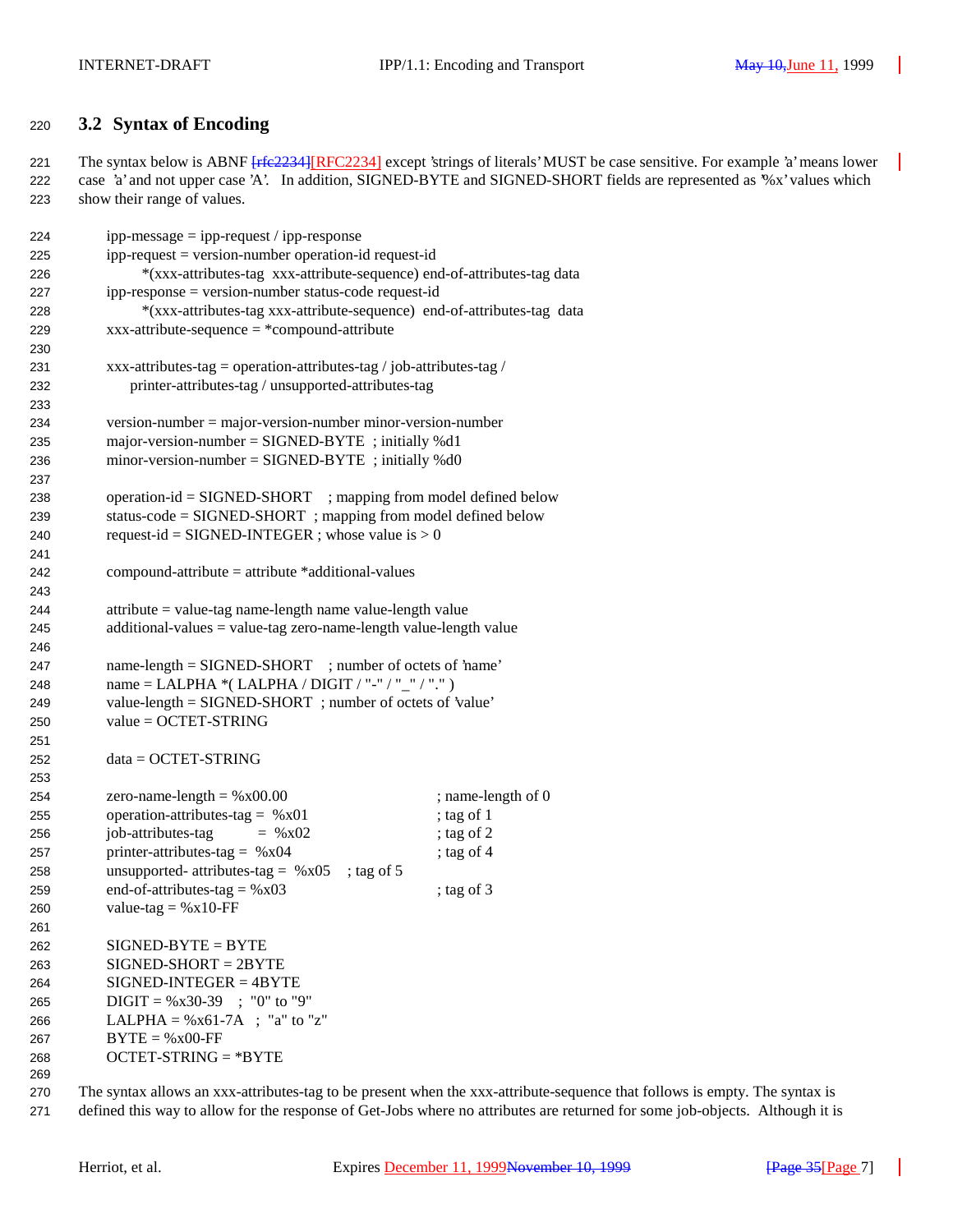RECOMMENDED that the sender not send an xxx-attributes-tag if there are no attributes (except in the Get-Jobs response just mentioned), the receiver MUST be able to decode such syntax.

## **1.33.3 Version-number**

- The version-number MUST consist of a major and minor version-number, each of which MUST be represented by a SIGNED-
- BYTE. The protocol described in this document MUST have a major version-number of  $1 (0x01)$  and a minor version-number of 277  $1 (0x01)$ . The ABNF for these two bytes MUST be %x01.01.

## **1.43.4 Operation-id**

- Operation-ids are defined as enums in the model document. An operation-ids enum value MUST be encoded as a SIGNED-SHORT.
- Note: the values 0x4000 to 0xFFFF are reserved for private extensions.

## **1.53.5 Status-code**

- Status-codes are defined as enums in the model document. A status-code enum value MUST be encoded as a SIGNED-SHORT.
- The status-code is an operation attribute in the model document. In the protocol, the status-code is in a special position, outside of the operation attributes.
- If an IPP status-code is returned, then the HTTP Status-Code MUST be 200 (successful-ok). With any other HTTP Status-Code value, the HTTP response MUST NOT contain an IPP message-body, and thus no IPP status-code is returned.

## **1.63.6 Request-id**

- The request-id allows a client to match a response with a request. This mechanism is unnecessary in HTTP, but may be useful when application/ipp entity bodies are used in another context.
- The request-id in a response MUST be the value of the request-id received in the corresponding request. A client can set the request-id in each request to a unique value or a constant value, such as 1, depending on what the client does with the request-id returned in the response. The value of the request-id MUST be greater than zero.

## **1.73.7 Tags**

- There are two kinds of tags:
- delimiter tags: delimit major sections of the protocol, namely attributes and data
- value tags: specify the type of each attribute value

## **3.7.1 Delimiter Tags**

The following table specifies the values for the delimiter tags: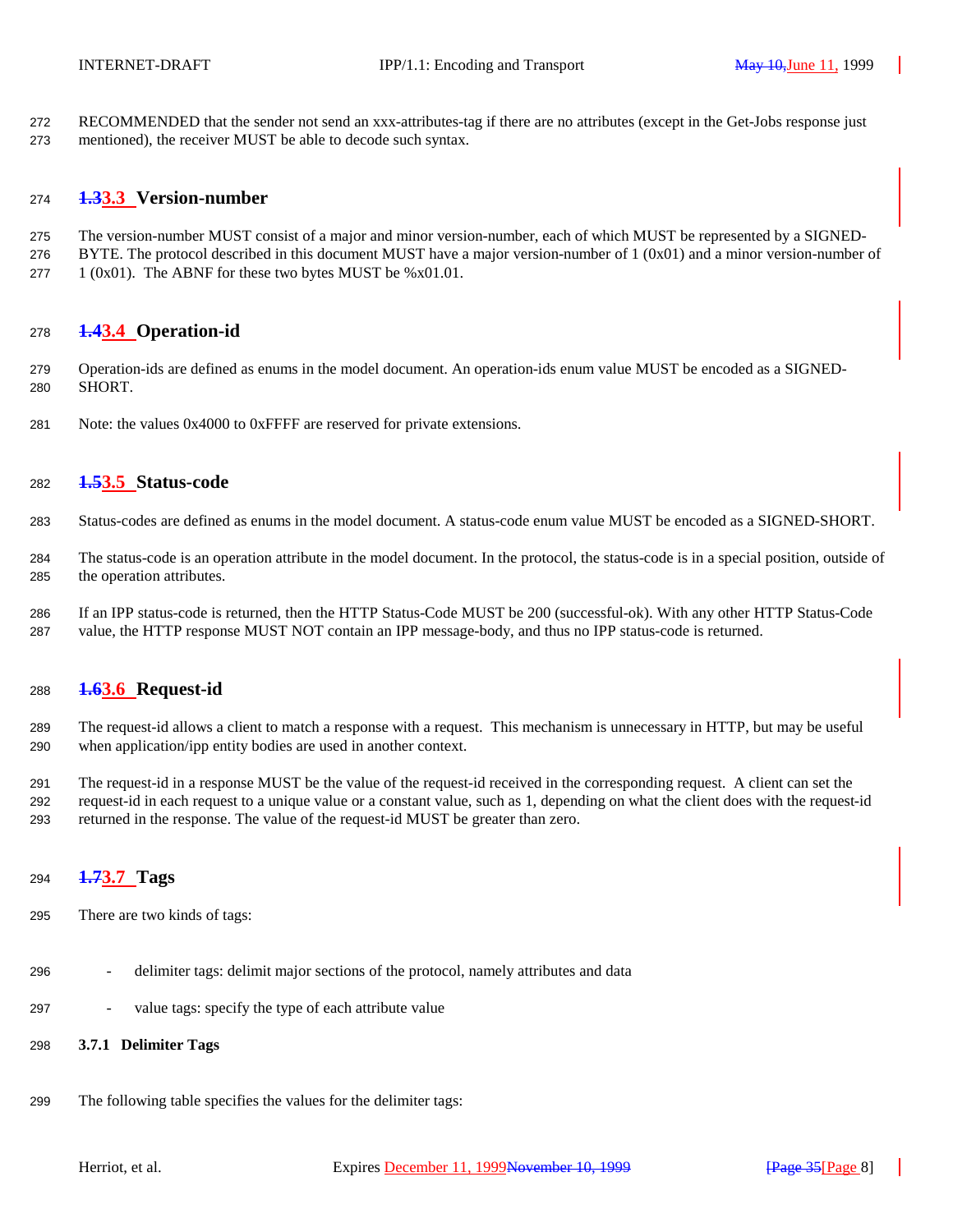| Tag Value (Hex) | <b>Delimiter</b>                                   |
|-----------------|----------------------------------------------------|
| 0x00            | reserved                                           |
| 0x01            | operation-attributes-tag                           |
| 0x02            | job-attributes-tag                                 |
| 0x03            | end-of-attributes-tag                              |
| 0x04            | printer-attributes-tag                             |
| 0x05            | unsupported-attributes-tag                         |
| $0x06-0x0e$     | reserved for future delimiters                     |
| 0x0F            | reserved for future chunking-end-of-attributes-tag |

300 When an xxx-attributes-tag occurs in the protocol, it MUST mean that zero or more following attributes up to the next delimiter 301 tag are attributes belonging to group xxx as defined in the model document, where xxx is operation, job, printer, unsupported.

 Doing substitution for xxx in the above paragraph, this means the following. When an operation-attributes-tag occurs in the protocol, it MUST mean that the zero or more following attributes up to the next delimiter tag are operation attributes as defined in the model document. When an job-attributes-tag occurs in the protocol, it MUST mean that the zero or more following attributes up to the next delimiter tag are job attributes or job template attributes as defined in the model document. When a printer-attributes-tag occurs in the protocol, it MUST mean that the zero or more following attributes up to the next delimiter tag are printer attributes as defined in the model document. When an unsupported-attributes-tag occurs in the protocol, it MUST mean that the zero or more following attributes up to the next delimiter tag are unsupported attributes as defined in the model document.

310 The operation-attributes-tag and end-of-attributes-tag MUST each occur exactly once in an operation. The operation-attributes-

311 tag MUST be the first tag delimiter, and the end-of-attributes-tag MUST be the last tag delimiter. If the operation has a

312 document-content group, the document data in that group MUST follow the end-of-attributes-tag.

313 Each of the other three xxx-attributes-tags defined above is OPTIONAL in an operation and each MUST occur at most once in 314 an operation, except for job-attributes-tag in a Get-Jobs response which may occur zero or more times.

315 The order and presence of delimiter tags for each operation request and each operation response MUST be that defined in the 316 model document. For further details, see section 3.9 "(Attribute) Name" and section 11 "Appendix A: Protocol Examples".

317 A Printer MUST treat the reserved delimiter tags differently from reserved value tags so that the Printer knows that there is an 318 entire attribute group that it doesn't understand as opposed to a single value that it doesn't understand.

## 319 **1.1.23.7.2 Value Tags**

320 The remaining tables show values for the value-tag, which is the first octet of an attribute. The value-tag specifies the type of the 321 value of the attribute. The following table specifies the "out-of-band" values for the value-tag.

| Tag Value (Hex) | <b>Meaning</b>                            |
|-----------------|-------------------------------------------|
| 0x10            | unsupported                               |
| 0x11            | reserved for future 'default'             |
| 0x12            | unknown                                   |
| 0x13            | no-value                                  |
| $0x14-0x1F$     | reserved for future "out-of-band" values. |

322 The "unsupported" value MUST be used in the attribute-sequence of an error response for those attributes which the printer does 323 not support. The "default" value is reserved for future use of setting value back to their default value. The "unknown" value is

324 used for the value of a supported attribute when its value is temporarily unknown. The "no-value" value is used for a supported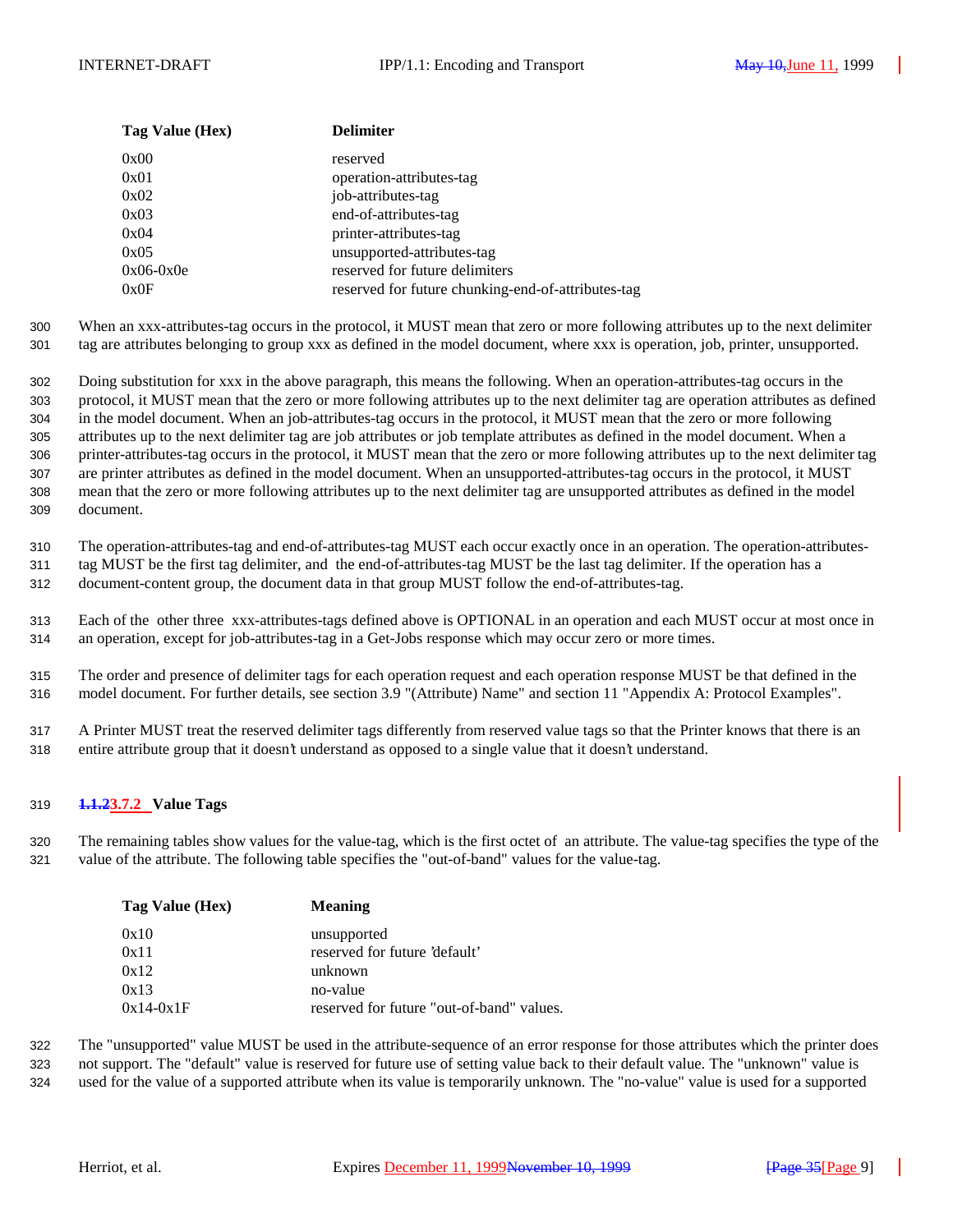- 325 attribute to which no value has been assigned, e.g. "job-k-octets-supported" has no value if an implementation supports this
- 326 attribute, but an administrator has not configured the printer to have a limit.
- 327 The following table specifies the integer values for the value-tag:

| Tag Value (Hex) | <b>Meaning</b>                    |
|-----------------|-----------------------------------|
| 0x20            | reserved                          |
| 0x21            | integer                           |
| 0x22            | boolean                           |
| 0x23            | enum                              |
| $0x24-0x2F$     | reserved for future integer types |

- 328 NOTE: 0x20 is reserved for "generic integer" if it should ever be needed.
- 329 The following table specifies the octetString values for the value-tag:

| Tag Value (Hex) | <b>Meaning</b>                          |
|-----------------|-----------------------------------------|
| 0x30            | octetString with an unspecified format  |
| 0x31            | dateTime                                |
| 0x32            | resolution                              |
| 0x33            | rangeOfInteger                          |
| 0x34            | reserved for collection (in the future) |
| 0x35            | textWithLanguage                        |
| 0x36            | nameWithLanguage                        |
| $0x37-0x3F$     | reserved for future octetString types   |
|                 |                                         |

330 The following table specifies the character-string values for the value-tag:

| Tag Value (Hex) | <b>Meaning</b>                             |
|-----------------|--------------------------------------------|
| 0x40            | reserved                                   |
| 0x41            | textWithoutLanguage                        |
| 0x42            | nameWithoutLanguage                        |
| 0x43            | reserved                                   |
| 0x44            | keyword                                    |
| 0x45            | uri                                        |
| 0x46            | uriScheme                                  |
| 0x47            | charset                                    |
| 0x48            | naturalLanguage                            |
| 0x49            | mimeMediaType                              |
| $0x4A-0x5F$     | reserved for future character string types |

- 331 NOTE: 0x40 is reserved for "generic character-string" if it should ever be needed.
- 332 NOTE: an attribute value always has a type, which is explicitly specified by its tag; one such tag value is
- 333 "nameWithoutLanguage". An attribute's name has an implicit type, which is keyword.
- 334 The values 0x60-0xFF are reserved for future types. There are no values allocated for private extensions. A new type MUST be 335 registered via the type 2 registration process [ipp-mod].
- 336 The tag 0x7F is reserved for extending types beyond the 255 values available with a single byte. A tag value of 0x7F MUST 337 signify that the first 4 bytes of the value field are interpreted as the tag value. Note, this future extension doesn't affect parsers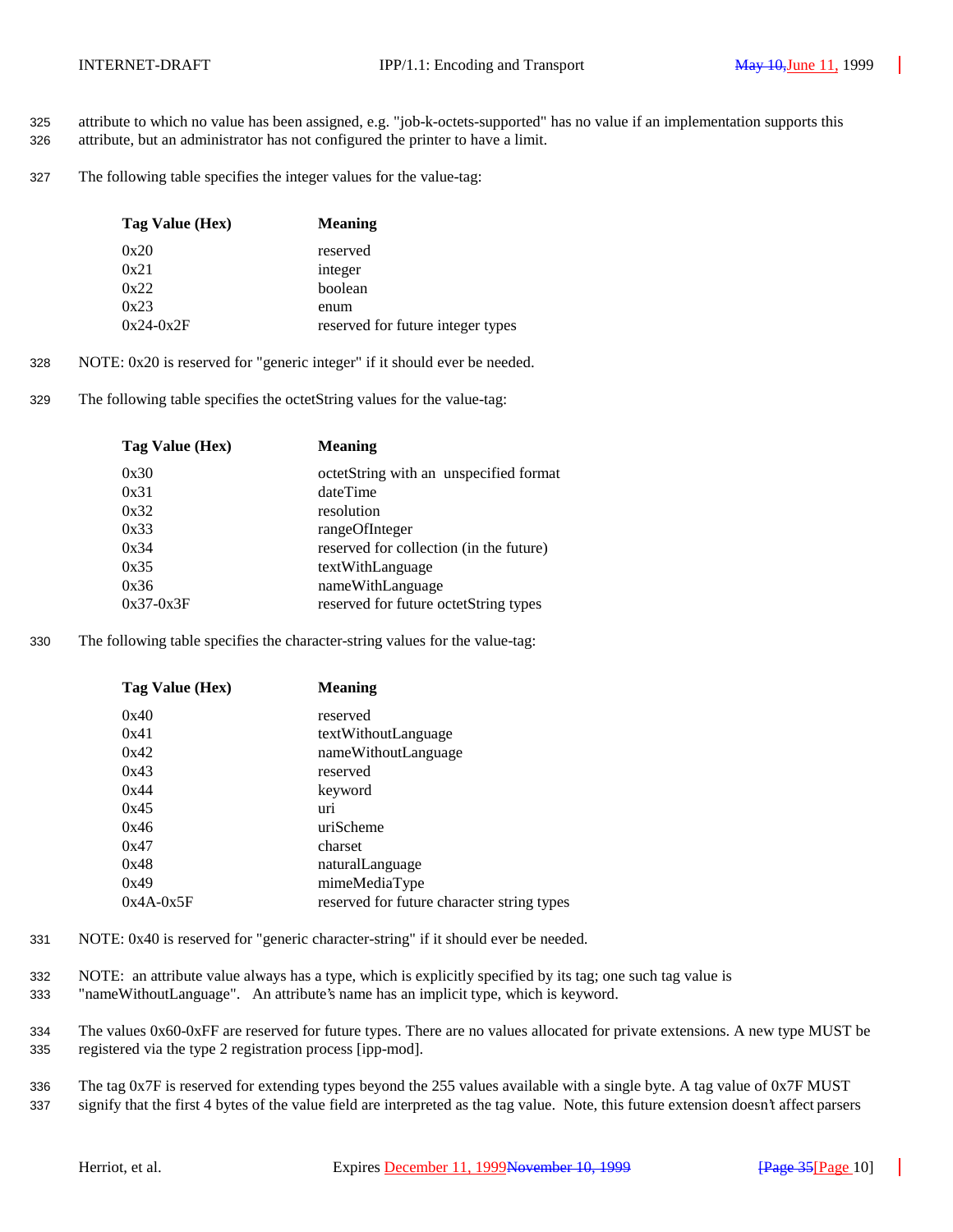that are unaware of this special tag. The tag is like any other unknown tag, and the value length specifies the length of a value which contains a value that the parser treats atomically. All these 4 byte tag values are currently unallocated except that the 340 values 0x40000000-0x7FFFFFFFF are reserved for experimental use.

## **1.83.8 Name-Length**

 The name-length field MUST consist of a SIGNED-SHORT. This field MUST specify the number of octets in the name field which follows the name-length field, excluding the two bytes of the name-length field.

 If a name-length field has a value of zero, the following name field MUST be empty, and the following value MUST be treated as an additional value for the preceding attribute. Within an attribute-sequence, if two attributes have the same name, the first occurrence MUST be ignored. The zero-length name is the only mechanism for multi-valued attributes.

## **1.93.9 (Attribute) Name**

 Some operation elements are called parameters in the model document [ipp-mod]. They MUST be encoded in a special position and they MUST NOT appear as an operation attributes. These parameters are:

- "version-number": The parameter named "version-number" in the IPP model document MUST become the "version-number" field in the operation layer request or response.
- "operation-id": The parameter named "operation-id" in the IPP model document MUST become the "operation-id" field in the operation layer request.
- "status-code": The parameter named "status-code" in the IPP model document MUST become the "status-code" field in the operation layer response.
- "request-id": The parameter named "request-id" in the IPP model document MUST become the "request-id" field in the operation layer request or response.

358 All Printer and Job objects are identified by a Uniform Resource Identifier (URI) [rfe2396][RFC2396] so that they can be persistently and unambiguously referenced. The notion of a URI is a useful concept, however, until the notion of URI is more stable (i.e., defined more completely and deployed more widely), it is expected that the URIs used for IPP objects will actually 361 be URLs  $\frac{f_{\text{ref}}}{f_{\text{ref}} + f_{\text{ref}} + f_{\text{ref}} + f_{\text{ref}} + f_{\text{ref}} + f_{\text{ref}} + f_{\text{ref}} + f_{\text{ref}} + f_{\text{ref}} + f_{\text{ref}} + f_{\text{ref}} + f_{\text{ref}} + f_{\text{ref}} + f_{\text{ref}} + f_{\text{ref}} + f_{\text{ref}} + f_{\text{ref}} + f_{\text{ref}} + f_{\text{ref}} + f_{\text{ref}} + f_{\text{ref}} + f_{\text{ref}} + f_{\text{ref}} + f_{\text{ref}} + f_{\text{ref$  generic term URI is used throughout the rest of this document, its usage is intended to cover the more specific notion of URL as well.

 Some operation elements are encoded twice, once as the request-URI on the HTTP Request-Line and a second time as a REQUIRED operation attribute in the application/ipp entity. These attributes are the target URI for the operation and are called printer-uri and job-uri. Note: The target URI is included twice in an operation referencing the same IPP object, but the two URIs NEED NOT be literally identical. One can be a relative URI and the other can be an absolute URI. HTTP/1.1 allows clients to generate and send a relative URI rather than an absolute URI. A relative URI identifies a resource with the scope of the HTTP server, but does not include scheme, host or port. The following statements characterize how URLs should be used in the mapping of IPP onto HTTP/1.1:

- 1. Although potentially redundant, a client MUST supply the target of the operation both as an operation attribute and as a URI at the HTTP layer. The rationale for this decision is to maintain a consistent set of rules for mapping application/ipp to possibly many communication layers, even where URLs are not used as the addressing mechanism in the transport layer.
- 2. Even though these two URLs might not be literally identical (one being relative and the other being absolute), they MUST both reference the same IPP object.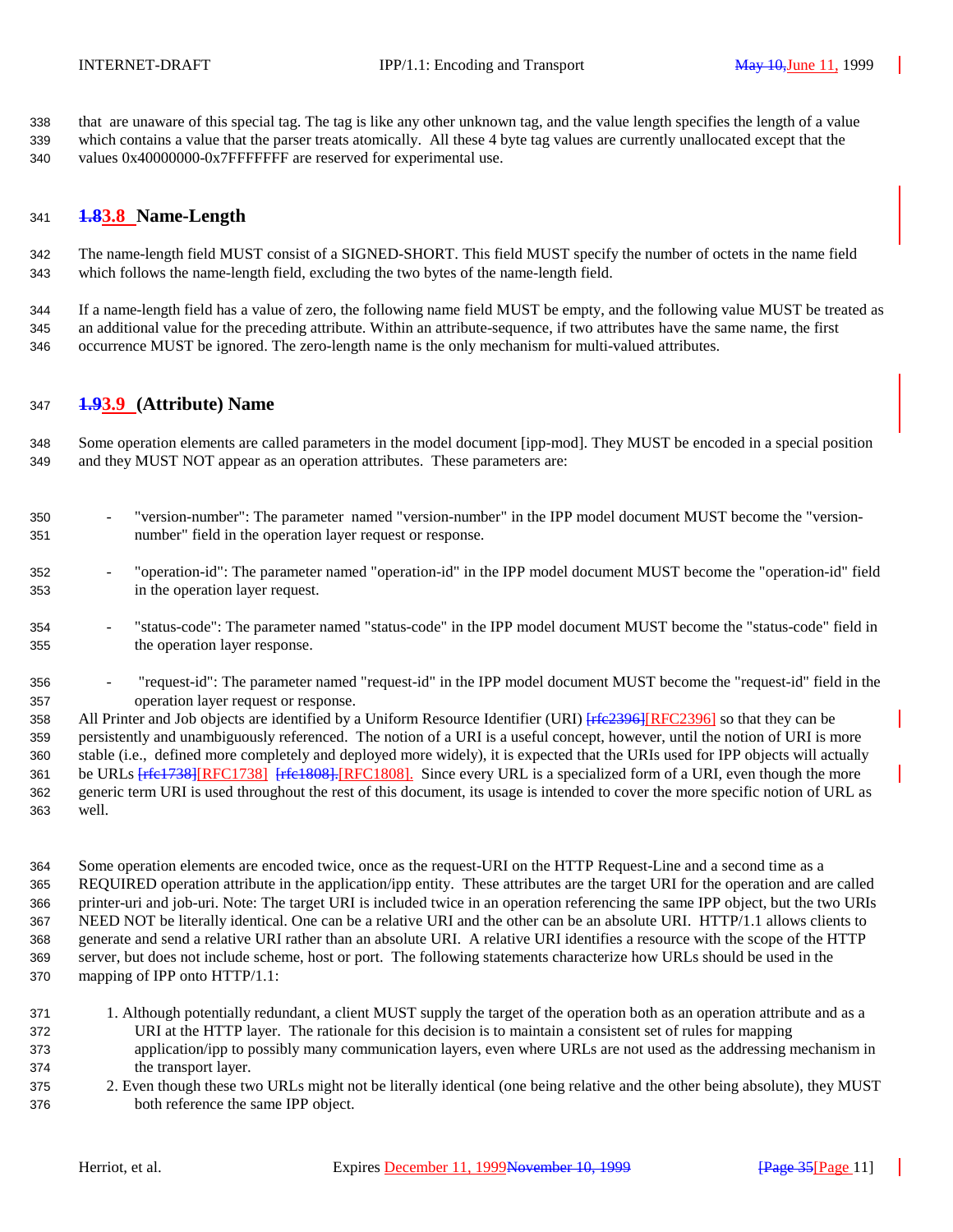- 3. The URI in the HTTP layer is either relative or absolute and is used by the HTTP server to route the HTTP request to the correct resource relative to that HTTP server. The HTTP server need not be aware of the URI within the operation request.
- 4. Once the HTTP server resource begins to process the HTTP request, it might get the reference to the appropriate IPP Printer object from either the HTTP URI (using to the context of the HTTP server for relative URLs) or from the URI within the operation request; the choice is up to the implementation.
- 5. HTTP URIs can be relative or absolute, but the target URI in the operation MUST be an absolute URI.

 The model document arranges the remaining attributes into groups for each operation request and response. Each such group MUST be represented in the protocol by an xxx-attribute-sequence preceded by the appropriate xxx-attributes-tag (See the table below and section 11 "Appendix A: Protocol Examples"). In addition, the order of these xxx-attributes-tags and xxx-attribute- sequences in the protocol MUST be the same as in the model document, but the order of attributes within each xxx-attribute-sequence MUST be unspecified. The table below maps the model document group name to xxx-attributes-sequence:

|  | <b>Model Document Group</b> |  |
|--|-----------------------------|--|
|--|-----------------------------|--|

#### **Model Document Group** *xxx***-attributes-sequence**

| <b>Operation Attributes</b>                   | operations-attributes-sequence           |
|-----------------------------------------------|------------------------------------------|
| <b>Job Template Attributes</b>                | job-attributes-sequence                  |
| <b>Job Object Attributes</b>                  | job-attributes-sequence                  |
| <b>Unsupported Attributes</b>                 | unsupported- attributes-sequence         |
| Requested Attributes (Get-Job-Attributes)     | job-attributes-sequence                  |
| Requested Attributes (Get-Printer-Attributes) | printer-attributes-sequence              |
| Document Content                              | in a special position as described above |
|                                               |                                          |

If an operation contains attributes from more than one job object (e.g. Get-Jobs response), the attributes from each job object

MUST be in a separate job-attribute-sequence, such that the attributes from the ith job object are in the ith job-attribute-sequence.

See Section 11 "Appendix A: Protocol Examples" for table showing the application of the rules above.

## **1.103.10 Value Length**

- Each attribute value MUST be preceded by a SIGNED-SHORT, which MUST specify the number of octets in the value which follows this length, exclusive of the two bytes specifying the length.
- For any of the types represented by binary signed integers, the sender MUST encode the value in exactly four octets.
- For any of the types represented by character-strings, the sender MUST encode the value with all the characters of the string and without any padding characters.
- If a value-tag contains an "out-of-band" value, such as "unsupported", the value-length MUST be 0 and the value empty the value has no meaning when the value-tag has an "out-of-band" value.

## **1.113.11 (Attribute) Value**

 The syntax types and most of the details of their representation are defined in the IPP model document. The table below augments the information in the model document, and defines the syntax types from the model document in terms of the 5 basic types defined in section 3 "Encoding of the Operation Layer". The 5 types are US-ASCII-STRING, LOCALIZED-STRING, SIGNED-INTEGER, SIGNED-SHORT, SIGNED-BYTE, and OCTET-STRING.

| <b>Syntax of Attribute Value</b> | Encoding          |
|----------------------------------|-------------------|
| textWithoutLanguage,             | LOCALIZED-STRING. |
| nameWithoutLanguage              |                   |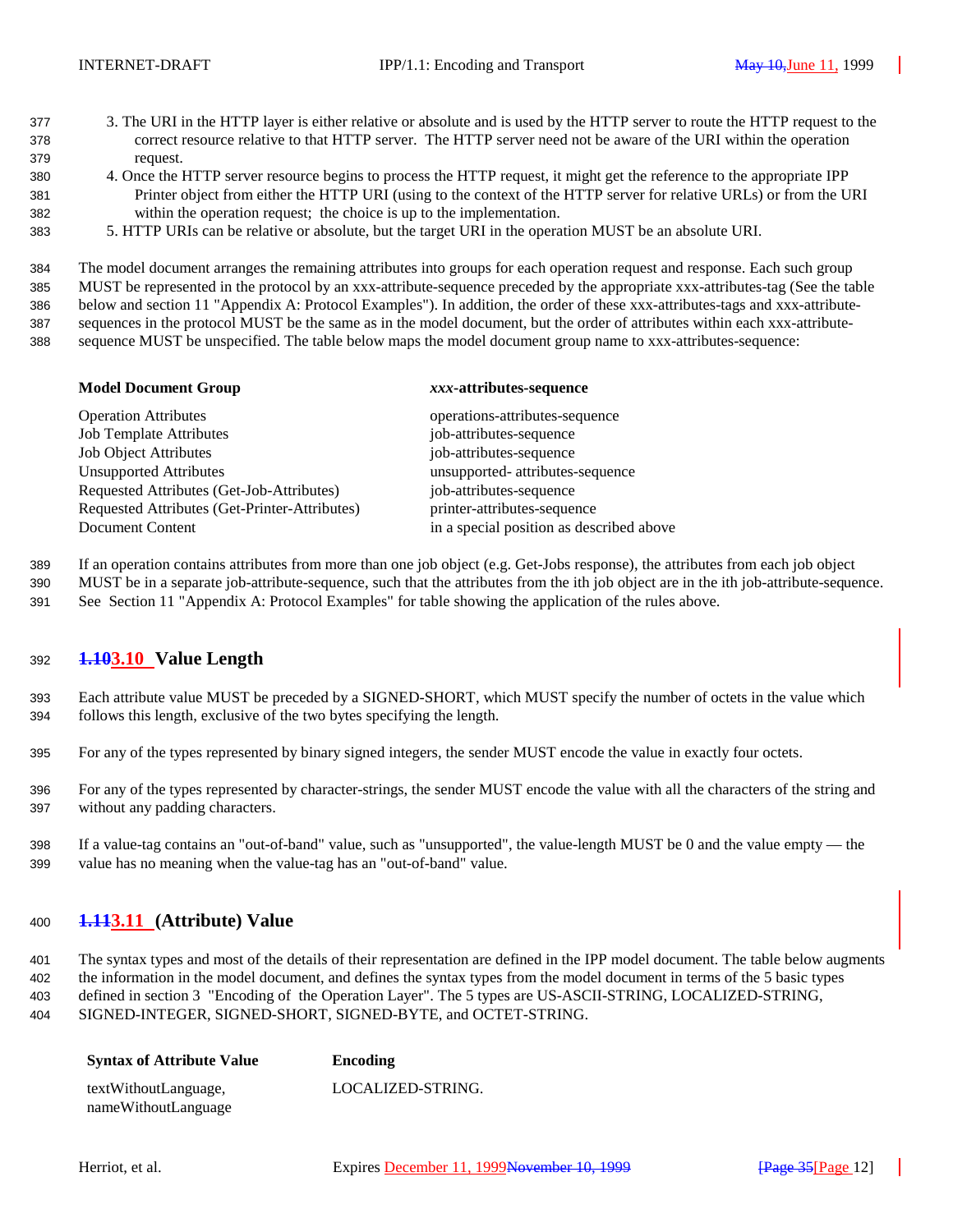| <b>Syntax of Attribute Value</b>                                           | <b>Encoding</b>                                                                                                                                                                                                                                                                                                                                                                                               |
|----------------------------------------------------------------------------|---------------------------------------------------------------------------------------------------------------------------------------------------------------------------------------------------------------------------------------------------------------------------------------------------------------------------------------------------------------------------------------------------------------|
| textWithLanguage                                                           | OCTET_STRING consisting of 4 fields:<br>a SIGNED-SHORT which is the number of octets in the following field<br>a)<br>a value of type natural-language,<br>b)<br>a SIGNED-SHORT which is the number of octets in the following field,<br>$\mathbf{c}$ )<br>a value of type textWithoutLanguage.<br>d)<br>The length of a textWithLanguage value MUST be $4 +$ the value of field a + the value<br>of field c.  |
| nameWithLanguage                                                           | OCTET_STRING consisting of 4 fields:<br>a SIGNED-SHORT which is the number of octets in the following field<br>a)<br>a value of type natural-language,<br>b)<br>a SIGNED-SHORT which is the number of octets in the following field<br>$\mathbf{c}$ )<br>a value of type nameWithoutLanguage.<br>d)<br>The length of a nameWithLanguage value MUST be $4 +$ the value of field $a +$ the<br>value of field c. |
| charset, naturalLanguage,<br>mimeMediaType, keyword, uri, and<br>uriScheme | US-ASCII-STRING.                                                                                                                                                                                                                                                                                                                                                                                              |
| boolean                                                                    | $SIGNED-BYTE$ where $0x00$ is 'false' and $0x01$ is 'true'.                                                                                                                                                                                                                                                                                                                                                   |
| integer and enum                                                           | a SIGNED-INTEGER.                                                                                                                                                                                                                                                                                                                                                                                             |
| dateTime                                                                   | OCTET-STRING consisting of eleven octets whose contents are defined by<br>"DateAndTime" in RFC 1903 [rfc1903].                                                                                                                                                                                                                                                                                                |
| dateTime                                                                   | <b>OCTET-STRING</b> consisting of eleven octets whose contents are defined by<br>"DateAndTime" in RFC 1903 [RFC1903].                                                                                                                                                                                                                                                                                         |
| resolution                                                                 | OCTET_STRING consisting of nine octets of 2 SIGNED-INTEGERs followed by a<br>SIGNED-BYTE. The first SIGNED-INTEGER contains the value of cross feed<br>direction resolution. The second SIGNED-INTEGER contains the value of feed<br>direction resolution. The SIGNED-BYTE contains the units value.                                                                                                          |
| rangeOfInteger                                                             | Eight octets consisting of 2 SIGNED-INTEGERs. The first SIGNED-INTEGER<br>contains the lower bound and the second SIGNED-INTEGER contains the upper<br>bound.                                                                                                                                                                                                                                                 |
| 1setOf X                                                                   | Encoding according to the rules for an attribute with more than 1 value. Each value X<br>is encoded according to the rules for encoding its type.                                                                                                                                                                                                                                                             |
| octetString                                                                | <b>OCTET-STRING</b>                                                                                                                                                                                                                                                                                                                                                                                           |

405 The type of the value in the model document determines the encoding in the value and the value of the value-tag.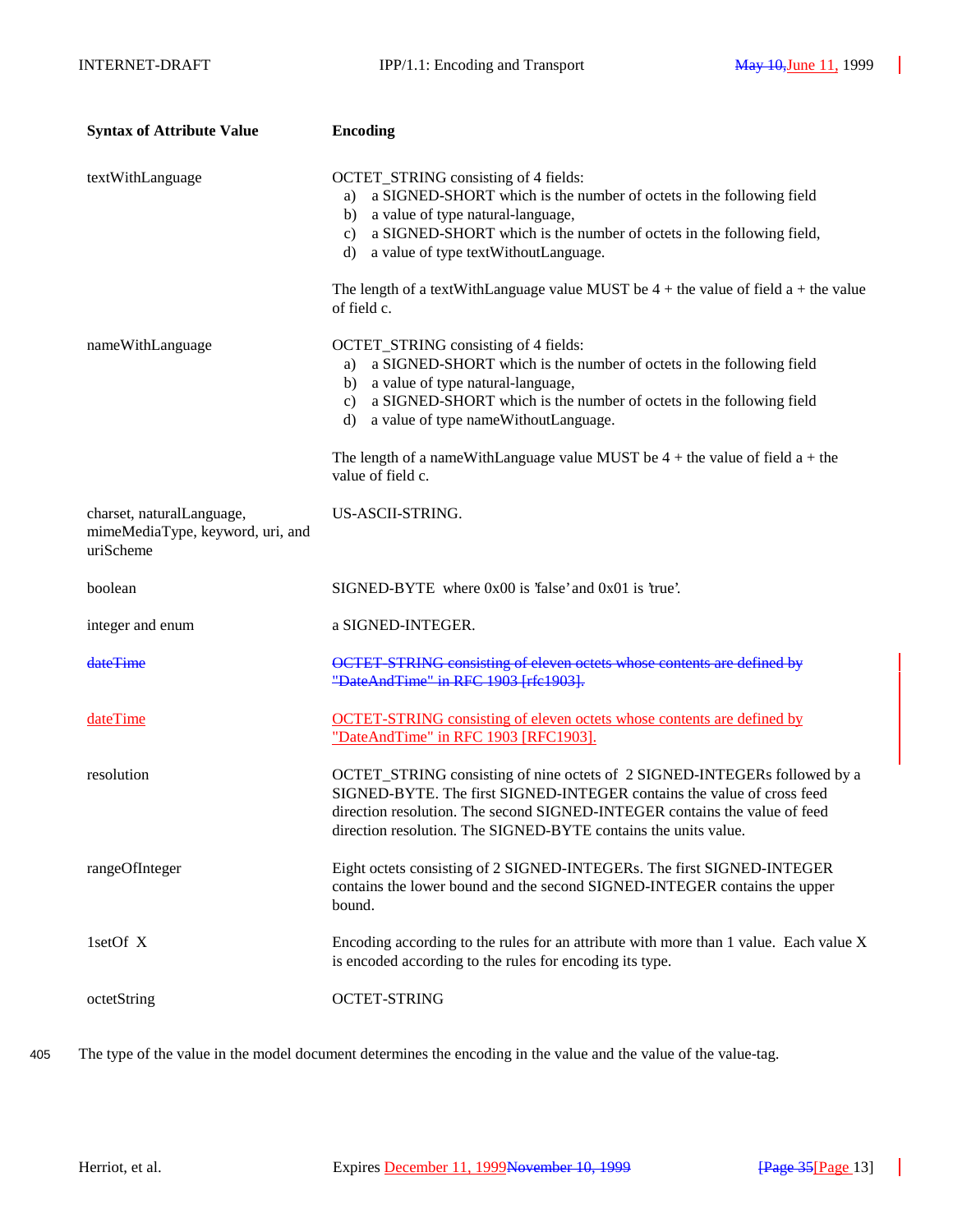## **1.123.12 Data**

The data part MUST include any data required by the operation

# **4. Encoding of Transport Layer**

- 409 HTTP/1.1  $[$  rfe $\frac{2068}{[$  RFC2068] is the transport layer for this protocol.
- The operation layer has been designed with the assumption that the transport layer contains the following information:
- 411 the URI of the target job or printer operation

<sup>412</sup> the total length of the data in the operation layer, either as a single length or as a sequence of chunks each with a length. It is REQUIRED that a printer implementation support HTTP over the IANA assigned Well Known Port 631 (the IPP default port), though a printer implementation may support HTTP over some other port as well.

 Each HTTP operation MUST use the POST method where the request-URI is the object target of the operation, and where the "Content-Type" of the message-body in each request and response MUST be "application/ipp". The message-body MUST contain the operation layer and MUST have the syntax described in section 3.2 "Syntax of Encoding". A client implementation 418 MUST adhere to the rules for a client described for HTTP1.1 [rfe2068][RFC2068]. A printer (server) implementation MUST 419 adhere the rules for an origin server described for HTTP1.1 [ $rfc2068$ ].[RFC2068].

 An IPP server sends a response for each request that it receives. If an IPP server detects an error, it MAY send a response before it has read the entire request. If the HTTP layer of the IPP server completes processing the HTTP headers successfully, it MAY send an intermediate response, such as "100 Continue", with no IPP data before sending the IPP response. A client MUST expect such a variety of responses from an IPP server. For further information on HTTP/1.1, consult the HTTP documents 424 <del>[rfc2068].</del>[RFC2068].

 An HTTP server MUST support chunking for IPP requests, and an IPP client MUST support chunking for IPP responses 426 according to HTTP/1.1<sub>[Ffe2068]</sub>.HTTP/1.1[RFC2068]. Note: this rule causes a conflict with non-compliant implementations of HTTP/1.1 that don't support chunking for POST methods, and this rule may cause a conflict with non-compliant implementations of HTTP/1.1 that don't support chunking for CGI scripts

# **5. IPP URL Scheme**

430 The IPP/1.1 specification document defines a new scheme 'ipp' as the value of a URL that identifies either an IPP printer object or an IPP job object. The IPP attributes using the 'ipp' scheme are specified below. Because the HTTP layer does not support the 'ipp' scheme, a client MUST map 'ipp' URLs to 'http' URLs, and then follows the HTTP [RFC2068][RFC2069] rules for constructing a Request-Line and HTTP headers. The mapping is simple because the 'ipp' scheme implies all of the same protocol semantics as that of the 'http' scheme [RFC2068], except that it represents a print service and the implicit (default) port number that clients use to connect to a server is port 631.

- In the remainder of this section the term 'ipp-URL' means a URL whose scheme is 'ipp' and whose implicit (default) port is 631. The term 'http-URL' means a URL whose scheme is 'http', and the term 'https-URL' means a URL whose scheme is 'https',
- A client and an IPP object (i.e. the server) MUST support the ipp-URL value in the following IPP attributes.
- job attributes: job-uri job-printer-uri
- printer attributes: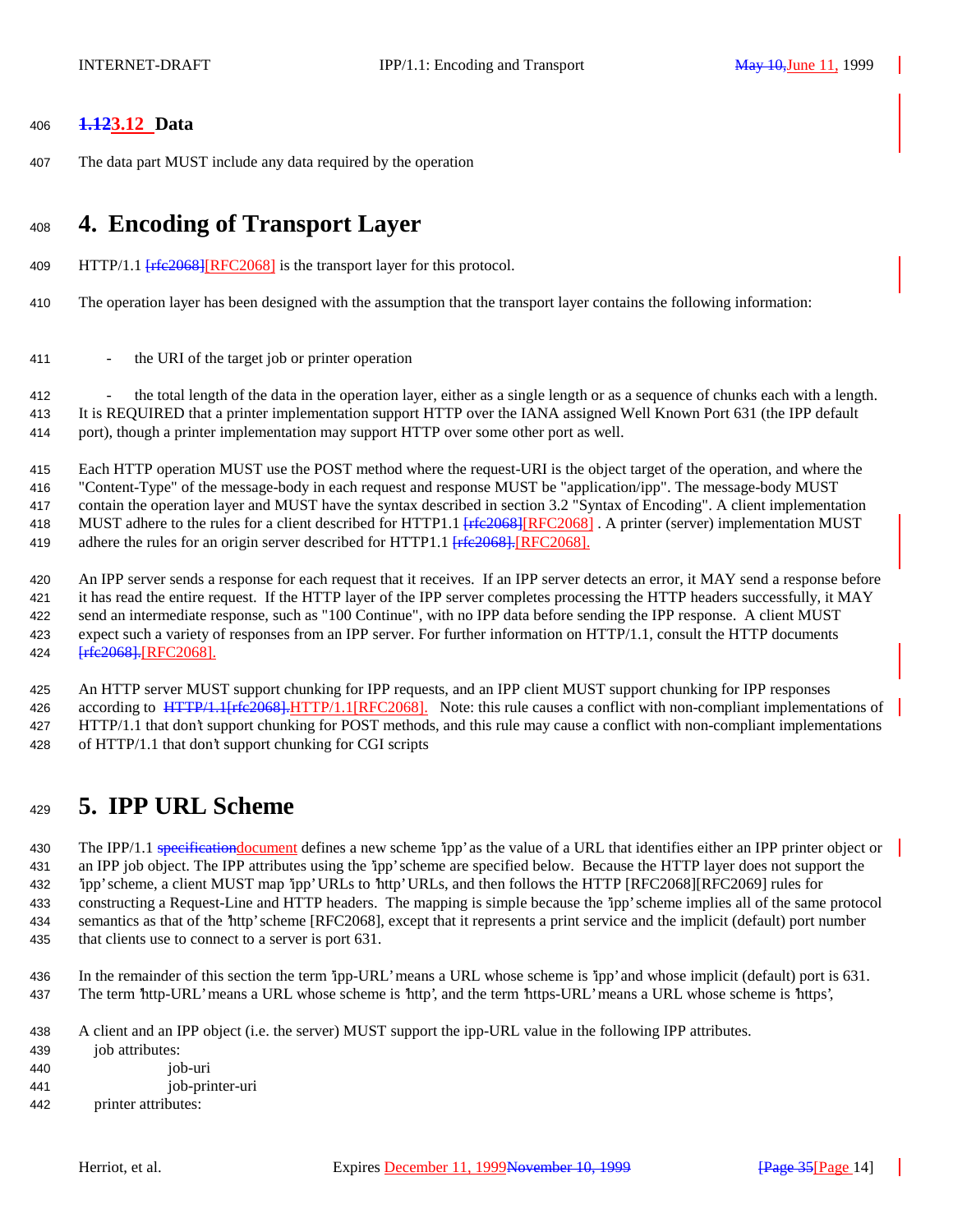| 443<br>444 | printer-uri-supported<br>operation attributes:                                                                                               |
|------------|----------------------------------------------------------------------------------------------------------------------------------------------|
| 445        | job-uri                                                                                                                                      |
| 446        | printer-uri                                                                                                                                  |
| 447        |                                                                                                                                              |
| 448        | Each of the above attributes identifies a printer or job object. The ipp-URL is intended as the value of the attributes in this list,        |
| 449        | and for no other attributes. All of these attributes have a syntax type of 'uri', but there are attributes with a syntax type of 'uri' that  |
| 450        | do not use the 'ipp' scheme, e.g. 'job-more-info'.                                                                                           |
| 451        |                                                                                                                                              |
| 452        | If a printer registers its URL with a directory service, the printer MUST register an ipp-URL.                                               |
| 453        | User interfaces are beyond the scope of this document. But if software exposes the ipp-URL values of any of the above five                   |
| 454        | attributes to a human user, it is REQUIRED that the human see the ipp-URL as is.                                                             |
| 455        |                                                                                                                                              |
| 456        | When a client sends a request, it MUST convert a target ipp-URL to a target http-URL for the HTTP layer according to the<br>following rules: |
| 457        | 1. change the 'ipp' scheme to 'http'                                                                                                         |
| 458<br>459 | add an explicit port 631 if the URL does not contain an explicit port. Note: port 631 is the IANA assigned Well Known<br>2.                  |
| 460        | Port for the 'ipp' scheme.                                                                                                                   |
|            |                                                                                                                                              |
| 461        | The client MUST use the target http-URL in both the HTTP Request-Line and HTTP headers, as specified by                                      |
| 462        | HTTP[RFC2068][RFC2069]. However, the client MUST use the target ipp-URL for the value of the "printer-uri" or "job-uri"                      |
| 463        | operation attribute within the application/ipp body of the request. The server MUST use the ipp-URL for the value of the                     |
| 464        | "printer-uri", "job-uri" or "printer-uri-supported" attributes within the application/ipp body of the response.                              |
| 465        |                                                                                                                                              |
| 466        | For example, when an IPP client sends a request directly (i.e. no proxy) to an ipp-URL "ipp://myhost.com/myprinter/myqueue",                 |
| 467        | it opens a TCP connection to port 631 (the ipp implicit port) on the host "myhost.com" and sends the following data:                         |
| 468        |                                                                                                                                              |
| 469        | POST /myprinter/myqueue HTTP/1.1                                                                                                             |
| 470        | Host: myhost.com:631                                                                                                                         |
| 471        | Content-type: application/ipp                                                                                                                |
| 472        | Transfer-Encoding: chunked                                                                                                                   |
| 473        |                                                                                                                                              |
| 474        | "printer-uri" "ipp://myhost.com/myprinter/myqueue"                                                                                           |
| 475        | (encoded in application/ipp message body)                                                                                                    |
| 476        | $\cdots$                                                                                                                                     |
| 477        |                                                                                                                                              |
| 478        | As another example, when an IPP client sends the same request as above via a proxy "myproxy.com", it opens a TCP connection                  |
| 479        | to the proxy port 8080 on the proxy host "myproxy.com" and sends the following data:                                                         |
| 480        | POST http://myhost.com:631/myprinter/myqueue HTTP/1.1                                                                                        |
| 481<br>482 | Host: myhost.com:631                                                                                                                         |
| 483        | Content-type: application/ipp                                                                                                                |
| 484        | Transfer-Encoding: chunked                                                                                                                   |
| 485        |                                                                                                                                              |
| 486        | "printer-uri" "ipp://myhost.com/myprinter/myqueue"                                                                                           |
| 487        | (encoded in application/ipp message body)                                                                                                    |
| 488        | $\cdots$                                                                                                                                     |
| 489        |                                                                                                                                              |
| 490        | The proxy then connects to the IPP origin server with headers that are the same as the "no-proxy" example above.                             |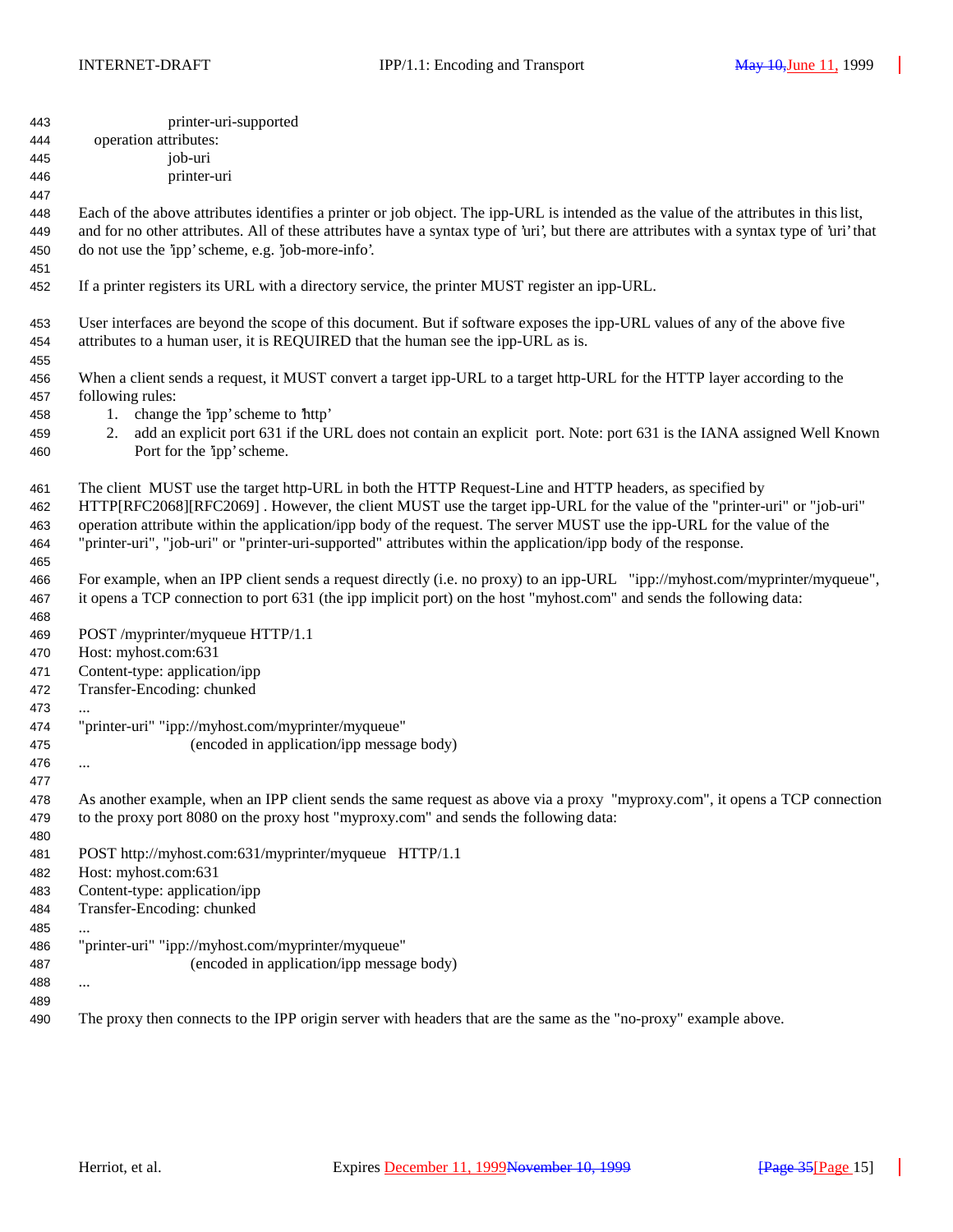# <sup>491</sup> **6.Compatibility with IPP/1.0 Implementations**

492 IPP/1.1 server implementations SHOULD interoperate with IPP/1.0 client implementations, as defined in [rfc 2565] and [rfc 493 2566] documents. If an IPP/1.1 server implementation does not support an IPP/1.0 client, it MUST return the error 'server-error-494 version-not-supported' and the version in the response MUST be a version that the server supports and SHOULD be a version 495 that is closest to the clients version in the request.

- 496 The following are specific rules of interoperability for an IPP/1.1 server that supports IPP/1.0 clients.
- 497 -If a server receives an IPP/1.0 request, it MUST return an IPP/1.0 response. That is, it MUST support both an http-URL and 498 an https-URL in the target "printer-uri" and "job-uri" operation attributes in a request. The rules for attributes in a 499 response is covered in the next two bullet items.
- 500 -When a server returns the printer attribute "printer-uri-supported", it MUST return all values of the attribute for an IPP/1.1 501 request. For an IPP/1.0 request, a server MUST return a subset of the attribute values, excluding those that are ipp-502 URLs, and including those that are http-URLs and https-URLs..
- 503 -The table below shows the type of URL that a server returns for the "job-uri" and "job-printer-uri" job attributes for all 504 operations based on how the job was created.
- 505

| <b>Operation</b><br>attributes for a | Job created via |                          |                |                 |
|--------------------------------------|-----------------|--------------------------|----------------|-----------------|
| request                              | <b>Ipp</b>      | secure <b><i>ipp</i></b> | http           | https           |
| <del>Ipp</del>                       | <del>pp</del>   | No URL returned          | <del>Ipp</del> | No URL returned |
| secure ipp                           | <b>Ipp</b>      | $\bullet$<br>$1111$      | <b>Ipp</b>     | $1111$          |
| http                                 | http            | No URL returned          | http           | No URL returned |
| https                                | http            | https                    | http           | https           |

506

- 507 <del>If a server registers a nonsecure ipp-URL with a name service, then it MUST also register an http-URL. If a printer supports</del> 508 a secure connection using SSL3, then it MUST register an https-URL.
- 509 IPP/1.1 client implementations SHOULD interoperate with IPP/1.0 server implementations. If an IPP/1.1 client receives an error 510 'server-error-version-not-supported' and the version in the response is 1.0 and the client supports IPP/1.0, the IPP/1.1 client
- 511 MUST convert the target URI (as defined in Section 4 of this document) and act as an IPP/1.0 client [rfc 2565 and rfc 2566]. If
- 512 the IPP/1.1 operation was intended to be secure, the target conversion MUST result in an 'https' scheme; otherwise it is an 'http' 513 scheme.

# <sup>514</sup> **6. Security Considerations**

- 515 The IPP Model and Semantics document [ipp-mod] discusses high level security requirements (Client Authentication, Server
- 516 Authentication and Operation Privacy). Client Authentication is the mechanism by which the client proves its identity to the 517 server in a secure manner. Server Authentication is the mechanism by which the server proves its identity to the client in a secure
- 518 manner. Operation Privacy is defined as a mechanism for protecting operations from eavesdropping.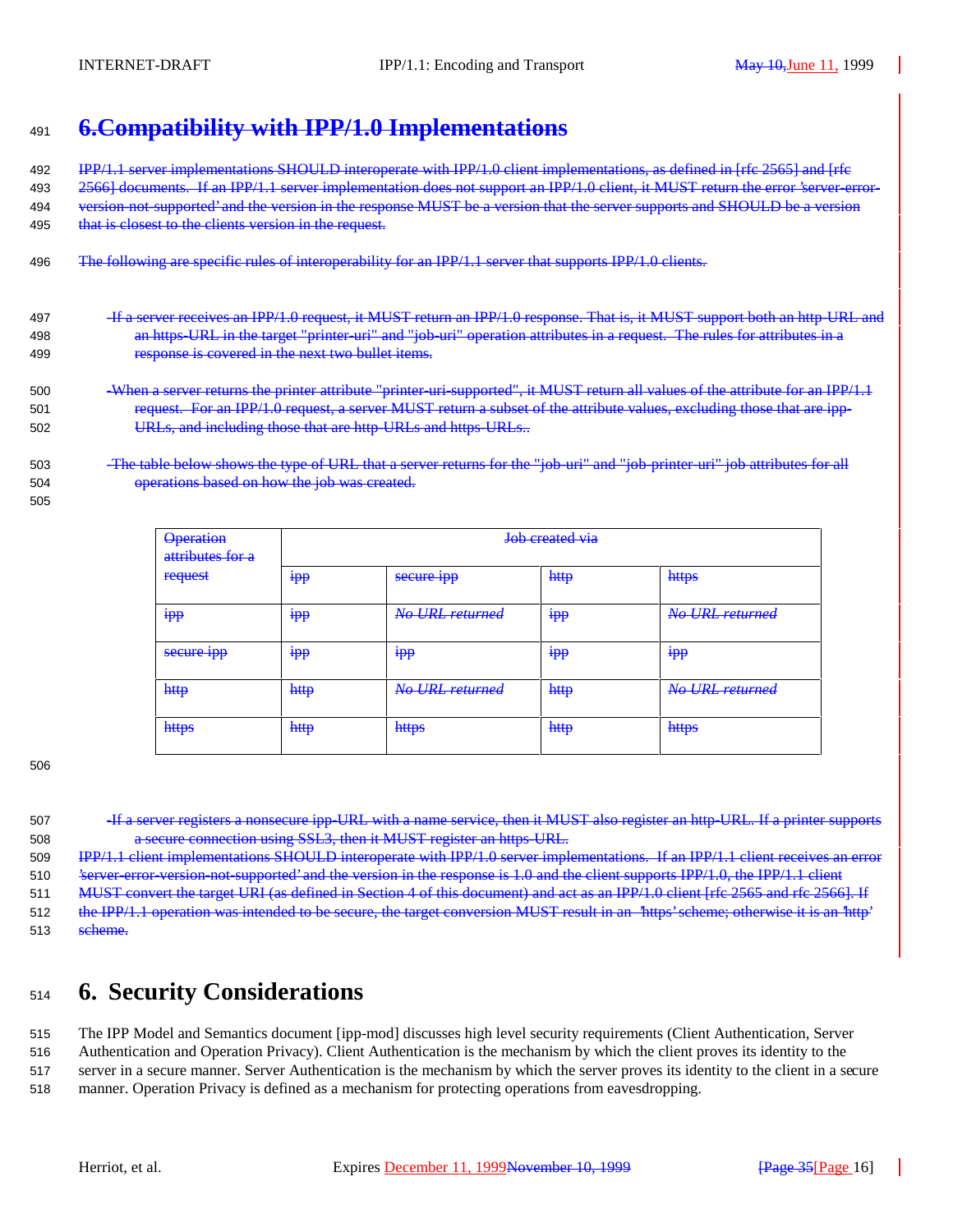| 519        | <b>4.16.1 Security Conformance Requirements</b>                                                                                                                                                                                                                |
|------------|----------------------------------------------------------------------------------------------------------------------------------------------------------------------------------------------------------------------------------------------------------------|
| 520        | This section defines the security requirements for IPP clients and IPP objects.                                                                                                                                                                                |
| 521        | 1.1.16.1.1 Digest Authentication                                                                                                                                                                                                                               |
| 522        | IPP clients MUST <del>/SHOULD [which is to be determined in consultation with the Area Director]</del> support:                                                                                                                                                |
| 523        | Digest Authentication Frfe2069]. [RFC2069].                                                                                                                                                                                                                    |
| 524        | MD5 and MD5-sess MUST be implemented and supported.                                                                                                                                                                                                            |
| 525        | The Message Integrity feature NEED NOT be used.                                                                                                                                                                                                                |
| 526        |                                                                                                                                                                                                                                                                |
| 527        | IPP Printers MUST/SHOULD [which is to be determined in consultation with the Area Director]SHOULD support:                                                                                                                                                     |
| 528        | Digest Authentication [rfc2069]. [RFC2069].                                                                                                                                                                                                                    |
| 529        | MD5 and MD5-sess MUST be implemented and supported.                                                                                                                                                                                                            |
| 530        | The Message Integrity feature NEED NOT be used.                                                                                                                                                                                                                |
| 531        |                                                                                                                                                                                                                                                                |
| 532<br>533 | The reasons that IPP Printers SHOULD (rather than MUST) support Digest Authentication are:                                                                                                                                                                     |
| 534        | While Client Authentication is important, there is a certain class of printer devices where it does not make sense.<br>1.                                                                                                                                      |
| 535        | Specifically, a low-end device with limited ROM space and low paper throughput may not need Client Authentication. This                                                                                                                                        |
| 536<br>537 | class of device typically requires firmware designers to make trade-offs between protocols and functionality to arrive at the<br>lowest-cost solution possible. Factored into the designer's decisions is not just the size of the code, but also the testing, |
| 538        | maintenance, usefulness, and time-to-market impact for each feature delivered to the customer. Forcing such low-end                                                                                                                                            |
| 539        | devices to provide security in order to claim IPP/1.1 conformance would not make business sense and could potentially stall                                                                                                                                    |
| 540        | the adoption of the standard.                                                                                                                                                                                                                                  |
| 541        |                                                                                                                                                                                                                                                                |
| 542        | Print devices that have high-volume throughput and have available ROM space have a compelling argument to provide                                                                                                                                              |
| 543        | support for Client Authentication that safeguards the device from unauthorized access. These devices are prone to a high<br>loss of consumables and paper if unauthorized access should occur.                                                                 |
| 544<br>545 |                                                                                                                                                                                                                                                                |
|            |                                                                                                                                                                                                                                                                |
| 546        | <b>6.1.2 Transport Layer Security (TLS)</b>                                                                                                                                                                                                                    |

547 IPP Printers SHOULD support TLS for client authentication, server authentication and operation privacy. Transport Layer 548 Security (TLS) [RFC2246] for Server Authentication and Operation Privacy. IPP Printers MAY also support TLS for Client 549 Authentication. If an IPP Printer supports TLS, it MUST support the TLS\_DHE\_DSS\_WITH\_3DES\_EDE\_CBC\_SHA cipher 550 suite as mandated by RFC 2246 [rfe2246]. [RFC2246]. All other cipher suites are OPTIONAL. An IPP Printer MAY support 551 Basic Authentication (described in HTTP/1.1<del> [ rfc 2068]) for client authentication</del> [RFC2068]) for Client Authentication if the 552 channel is secure. TLS with the above mandated cipher suite can provide such a secure channel.

553 If a IPP client supports TLS, it MUST support the TLS\_DHE\_DSS\_WITH\_3DES\_EDE\_CBC\_SHA cipher suite as mandated by 554 RFC 2246 [RFC2246]. All other cipher suites are OPTIONAL.

555 The IPP Model and Semantics document defines two printer attributes ("uri-authentication-supported" and "uri-security-556 supported") that the client can use to discover the security policy of a printer. That document also outlines IPP-specific security 557 considerations and should be the primary reference for security implications with regard to the IPP protocol itself. For backward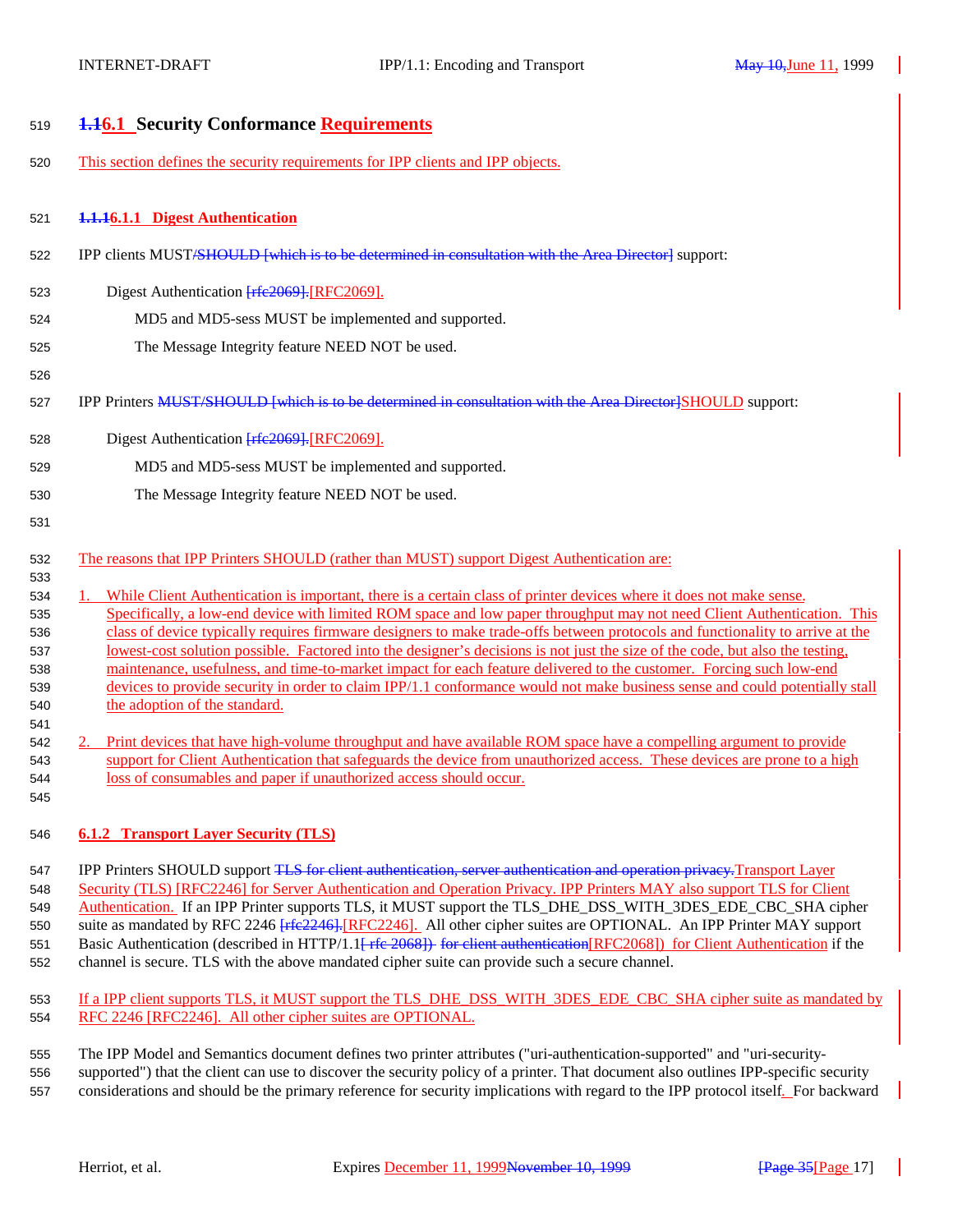compatibility with IPP version 1.0, IPP clients and printers MAY also support SSL3. This is in addition to the security required in this document.

## **1.26.2 Using IPP with TLS**

 An initial IPP request never uses TLS. The switch to TLS occurs either because the server grants the client's request to upgrade to TLS, or a server asks to switch to TLS in its response. Secure communication begins with a server's response to switch to TLS. The initial connection is not secure. Any client expecting a secure connection should first use a non-sensitive operation (e.g. an HTTP POST with an empty message body) to establish a secure connection before sending any sensitive data. During the TLS handshake, the original session is preserved.

 An IPP client that wants a secure connection MUST send "TLS/1.0" as one of the field-values of the HTTP/1.1 Upgrade request header, e.g. "Upgrade: TLS/1.0" (see rfc2068 section 14.42). If the origin-server grants the upgrade request, it MUST respond with "101 Switching Protocols", and it MUST include the header "Upgrade: TLS/1.0" to indicate what it is switching to. An IPP client MUST be ready to react appropriately if the server does not grant the upgrade request. Note: the 'Upgrade header' mechanism allows unsecured and secured traffic to share the same port (in this case, 631).

 With current technology, an IPP server can indicate that it wants an upgrade only by returning "401 unauthorized" or "403 forbidden". A server MAY give the client an additional hint by including an "Upgrade: TLS" header in the response. When an IPP client receives such a response, it can perform the request again with an Upgrade header with the "TLS/1.0" value.

 If a server supports TLS, it SHOULD include the "Upgrade" header with the value "TLS/1.0" in response to any OPTIONS request.

 Upgrade is a hop-by-hop header (rfc2068, section 13.5.1), so each intervening proxy which supports TLS MUST also request the same version of TLS/1.0 on its subsequent request. Furthermore, any caching proxy which supports TLS MUST NOT reply from its cache when TLS/1.0 has been requested (although clients are still recommended to explicitly include "Cache-control: no-cache").

 Note: proxy servers may be able to request or initiate a TLS-secured connection, e.g. the outgoing or incoming firewall of a trusted subnetwork.

# **7. Interoperability with IPP/1.0 Implementations**

- For interoperability with IPP/1.0 servers, IPP/1.1 clients SHOULD also meet the conformance requirements for clients as specified in [RFC2566] and [RFC2565].
- For interoperability with IPP/1.0 clients, IPP/1.1 objects SHOULD also meet the conformance requirements for IPP objects as specified in [RFC2565] and [RFC2566].

## **7.1 The "version-number" Parameter**

- The following are rules regarding the "version-number" parameter (see section 3.3):
- 1. Clients MUST send requests containing a "version-number" parameter with a '1.1' value and SHOULD try supplying alternate version numbers if they receive a 'server-error-version-not-supported' error return in a response.
- 2. IPP objects MUST accept requests containing a "version-number" parameter with a '1.1' value (or reject the request for reasons other than 'server-error-version-not-supported').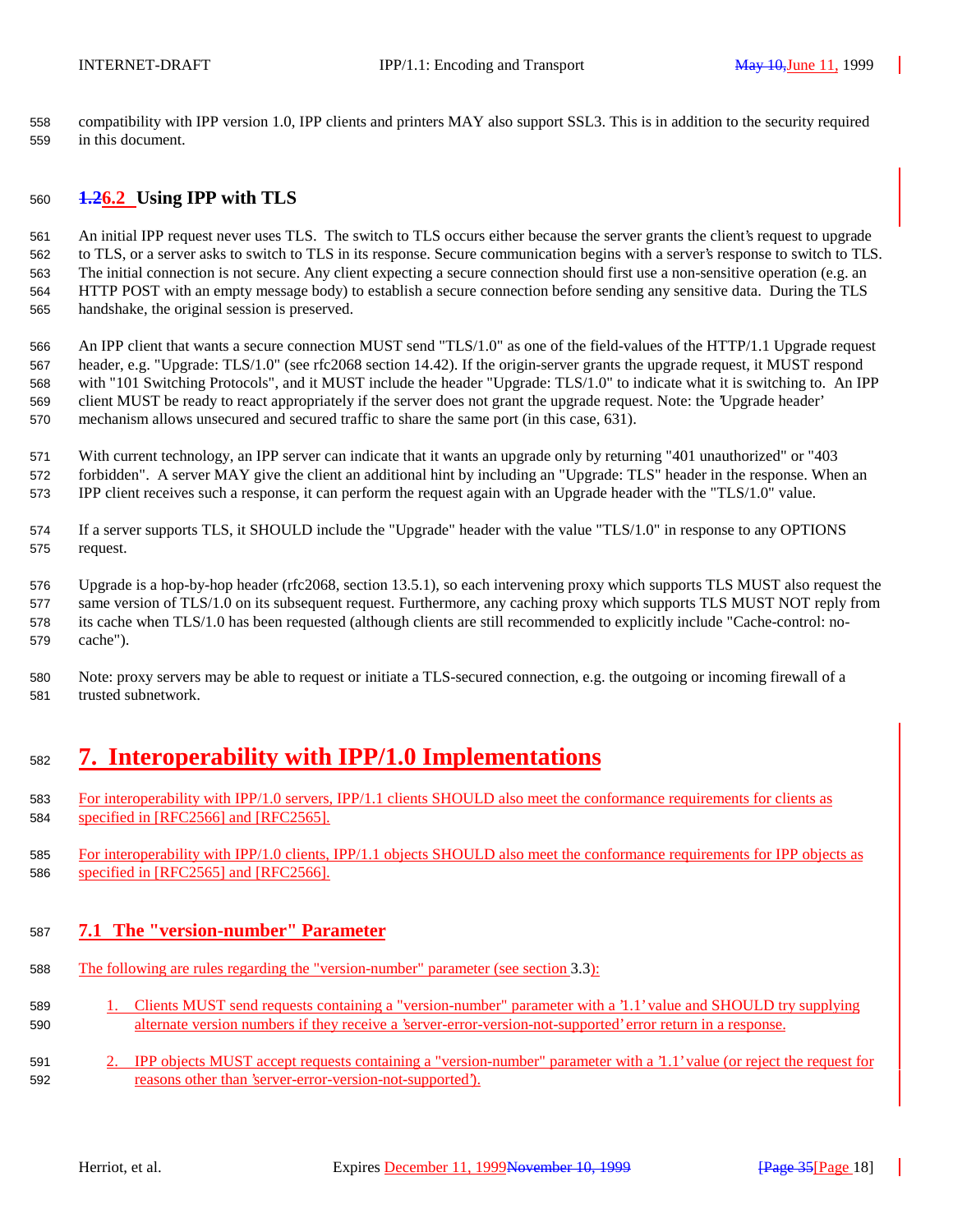- 3. IPP objects SHOULD accept any request with the major version '1' (or reject the request for reasons other than 'server-error-version-not-supported'). See [ipp-mod] "versions" sub-section.
- 4. In any case, security MUST NOT be compromised when a client supplies a lower "version-number" parameter in a request. For example, if an IPP/1.1 conforming Printer object accepts version '1.0' requests and is configured to enforce Digest Authentication, it MUST do the same for a version '1.0' request.

## **7.2 Security and URL Schemes**

- The following are rules regarding security, the "version-number" parameter, and the URL scheme supplied in target attributes and responses:
- 1. When a client supplies a request, the "printer-uri" or "job-uri" target operation attribute MUST have the same scheme as that indicated in one of the values of the "printer-uri-supported" Printer attribute.
- 2. When the server returns the "job-printer-uri" or "job-uri" Job Description attributes, it SHOULD return the same scheme ('ipp', 'https', 'http', etc.) that the client supplied in the "printer-uri" or "job-uri" target operation attributes in the Get-Job- Attributes or Get-Jobs request, rather than the scheme used when the job was created. However, when a client requests job attributes using the Get-Job-Attributes or Get-Jobs operations, the jobs and job attributes that the server returns depends on: (1) the security in effect when the job was created, (2) the security in effect in the query request, and (3) the security policy in force.
- 3. If a server registers a non-secure ipp-URL with a directory service (see [IPP-MOD] "Generic Directory Schema" Appendix), then it SHOULD also register an http-URL for interoperability with IPP/1.0 clients (see section 7).
- 4. In any case, security MUST NOT be compromised when a client supplies an 'http' or other non-secure URL scheme in the target "printer-uri" and "job-uri" operation attributes in a request.

## **8. References**

| 613        | 0. INCLUI UNUUS               |                                                                                                                                                                                                                                                                                |                                                                                                                                                                                                          |  |
|------------|-------------------------------|--------------------------------------------------------------------------------------------------------------------------------------------------------------------------------------------------------------------------------------------------------------------------------|----------------------------------------------------------------------------------------------------------------------------------------------------------------------------------------------------------|--|
| 614        | f <sub>char</sub>             |                                                                                                                                                                                                                                                                                | N. Freed, J. Postel: IANA Charset Registration Procedures, Work in Progress (draft-freed-charset-reg-02.txt).                                                                                            |  |
| 615        | [dpa]                         |                                                                                                                                                                                                                                                                                | ISO/IEC 10175 Document Printing Application (DPA), June 1996.                                                                                                                                            |  |
| 616        | [iana]                        |                                                                                                                                                                                                                                                                                | IANA Registry of Coded Character Sets: ftp://ftp.isi.edu/in-notes/iana/assignments/character-sets.                                                                                                       |  |
| 617<br>618 | [ipp-iig]                     |                                                                                                                                                                                                                                                                                | Hastings, Tom, et al., "Internet Printing Protocol/1.1: Implementer's Guide", draft-ietf-ipp-implementers-guide-<br>01.txt, February 1999, work in progress.                                             |  |
| 619<br>620 | [ipp-mod]                     | R. deBry, T. Hastings, R. Herriot, S. Isaacson, P. Powell, "Internet Printing Protocol/1.0: Model and Semantics",<br><draft-ietf-ipp-model-v11-02.txt>, May,<draft-ietf-ipp-model-v11-03.txt>, June, 1999.</draft-ietf-ipp-model-v11-03.txt></draft-ietf-ipp-model-v11-02.txt> |                                                                                                                                                                                                          |  |
| 621<br>622 | [ipp-pro]                     |                                                                                                                                                                                                                                                                                | Herriot, R., Butler, S., Moore, P., Turner, R., "Internet Printing Protocol/1.1: Encoding and Transport", draft-ietf-<br>ipp-protocol-v11-00-txt, Februarydraft-ietf-ipp-protocol-v11-02-txt, June 1999. |  |
| 623<br>624 | $[$ rfe $822$ ][RFC $822$ ]   | <b>August 1982.</b>                                                                                                                                                                                                                                                            | Crocker, D., "Standard for the Format of ARPA Internet Text Messages", RFC 822,                                                                                                                          |  |
| 625        | $[$ rfe $1123$ ][RFC $1123$ ] |                                                                                                                                                                                                                                                                                | Braden, S., "Requirements for Internet Hosts - Application and Support", RFC 1123, October, 1989.                                                                                                        |  |
| 626        | $[$ rfe $1179$ ][RFC $1179$ ] |                                                                                                                                                                                                                                                                                | McLaughlin, L. III, (editor), "Line Printer Daemon Protocol" RFC 1179, August 1990.                                                                                                                      |  |
|            |                               |                                                                                                                                                                                                                                                                                |                                                                                                                                                                                                          |  |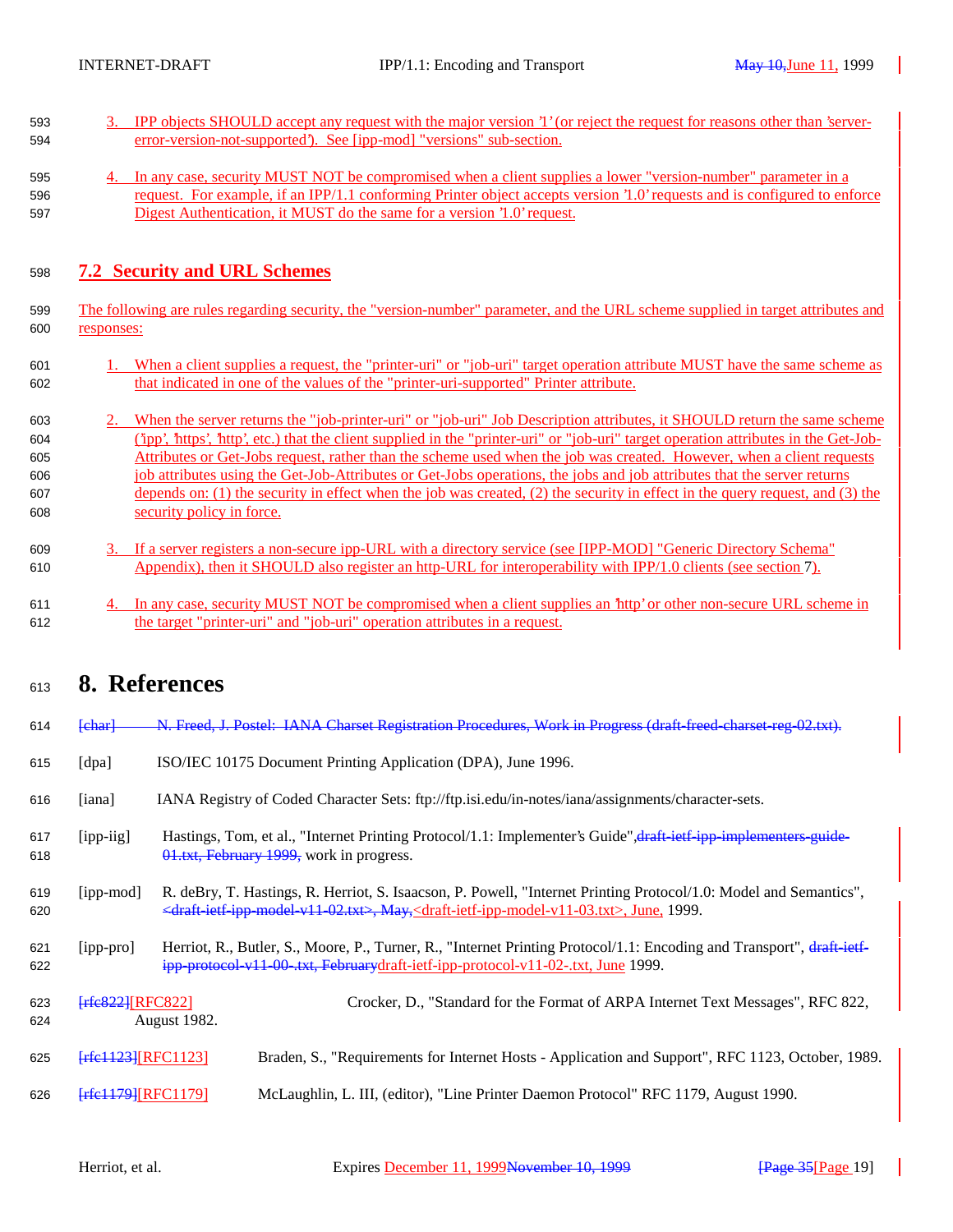| 627        | [rfe1543][RFC1543]                                | Postel, J., "Instructions to RFC Authors", RFC 1543, October 1993.                                                                                           |
|------------|---------------------------------------------------|--------------------------------------------------------------------------------------------------------------------------------------------------------------|
| 628<br>629 | [rfe1738][RFC1738]<br>December, 1994.             | Berners-Lee, T., Masinter, L., McCahill, M., "Uniform Resource Locators (URL)", RFC 1738,                                                                    |
| 630<br>631 | $[$ rfe $1759$ ][RFC $1759$ ]<br>1995.            | Smith, R., Wright, F., Hastings, T., Zilles, S., and Gyllenskog, J., "Printer MIB", RFC 1759, March                                                          |
| 632        | [rfe1766][RFC1766]                                | H. Alvestrand, " Tags for the Identification of Languages", RFC 1766, March 1995.                                                                            |
| 633        | [rfe1808][RFC1808]                                | R. Fielding, "Relative Uniform Resource Locators", RFC1808, June 1995.                                                                                       |
| 634<br>635 | [rfe1903][RFC1903]                                | J. Case, et al. "Textual Conventions for Version 2 of the Simple Network Management Protocol<br>(SNMPv2)", RFC 1903, January 1996.                           |
| 636<br>637 | $[$ rfe2046][RFC2046]<br>November 1996, RFC 2046. | N. Freed & N. Borenstein, Multipurpose Internet Mail Extensions (MIME) Part Two: Media Types.                                                                |
| 638<br>639 | [rfe2048][RFC2048]                                | N. Freed, J. Klensin & J. Postel. Multipurpose Internet Mail Extension (MIME) Part Four:<br>Registration Procedures. November 1996 (Also BCP0013), RFC 2048. |
| 640        | <b>Frfe2068 [RFC2068]</b>                         | R Fielding, et al, "Hypertext Transfer Protocol - HTTP/1.1" RFC 2068, January 1997.                                                                          |
| 641        | [rfe2069][RFC2069]                                | J. Franks, et al, "An Extension to HTTP: Digest Access Authentication" RFC 2069, January 1997.                                                               |
| 642        | [rfe2119][RFC2119]                                | S. Bradner, "Key words for use in RFCs to Indicate Requirement Levels", RFC 2119, March 1997.                                                                |
| 643<br>644 | [rfe2184][RFC2184]                                | N. Freed, K. Moore, "MIME Parameter Value and Encoded Word Extensions: Character Sets,<br>Languages, and Continuations", RFC 2184, August 1997.              |
| 645        | [rfe2234][RFC2234]                                | D. Crocker et al., "Augmented BNF for Syntax Specifications: ABNF", RFC 2234. November 1997.                                                                 |
| 646        | $[$ rfe2246][RFC2246]                             | T. Dierks et al., "The TLS Protocol", RFC 2246. January 1999.                                                                                                |
| 647<br>648 | [rfe2396][RFC2396]<br>RFC 2396, August 1998.      | Berners-Lee, T., Fielding, R., Masinter, L., "Uniform Resource Identifiers (URI): Generic Syntax",                                                           |
| 649<br>650 | $[$ rfe2565 $]$ [RFC2565]                         | Herriot, R., Butler, S., Moore, P., Turner, R., "Internet Printing Protocol/1.0: Encoding and<br>Transport", rfc 2565, April 1999.                           |
| 651<br>652 | [rfe-2566][RFC2566]                               | R. deBry, T. Hastings, R. Herriot, S. Isaacson, P. Powell, "Internet Printing Protocol/1.0: Model and<br>Semantics", rfc 2566, April, 1999.                  |
| 653        | [rfe2567][RFC2567]                                | Wright, D., "Design Goals for an Internet Printing Protocol", RFC2567, April 1999.                                                                           |
| 654<br>655 | [rfe2568][RFC2568]<br>RC 2568, April 1999.        | Zilles, S., "Rationale for the Structure and Model and Protocol for the Internet Printing Protocol",                                                         |
| 656<br>657 | [rfe2569][RFC2569]<br>2569, April 1999.           | Herriot, R., Hastings, T., Jacobs, N., Martin, J., "Mapping between LPD and IPP Protocols RFC                                                                |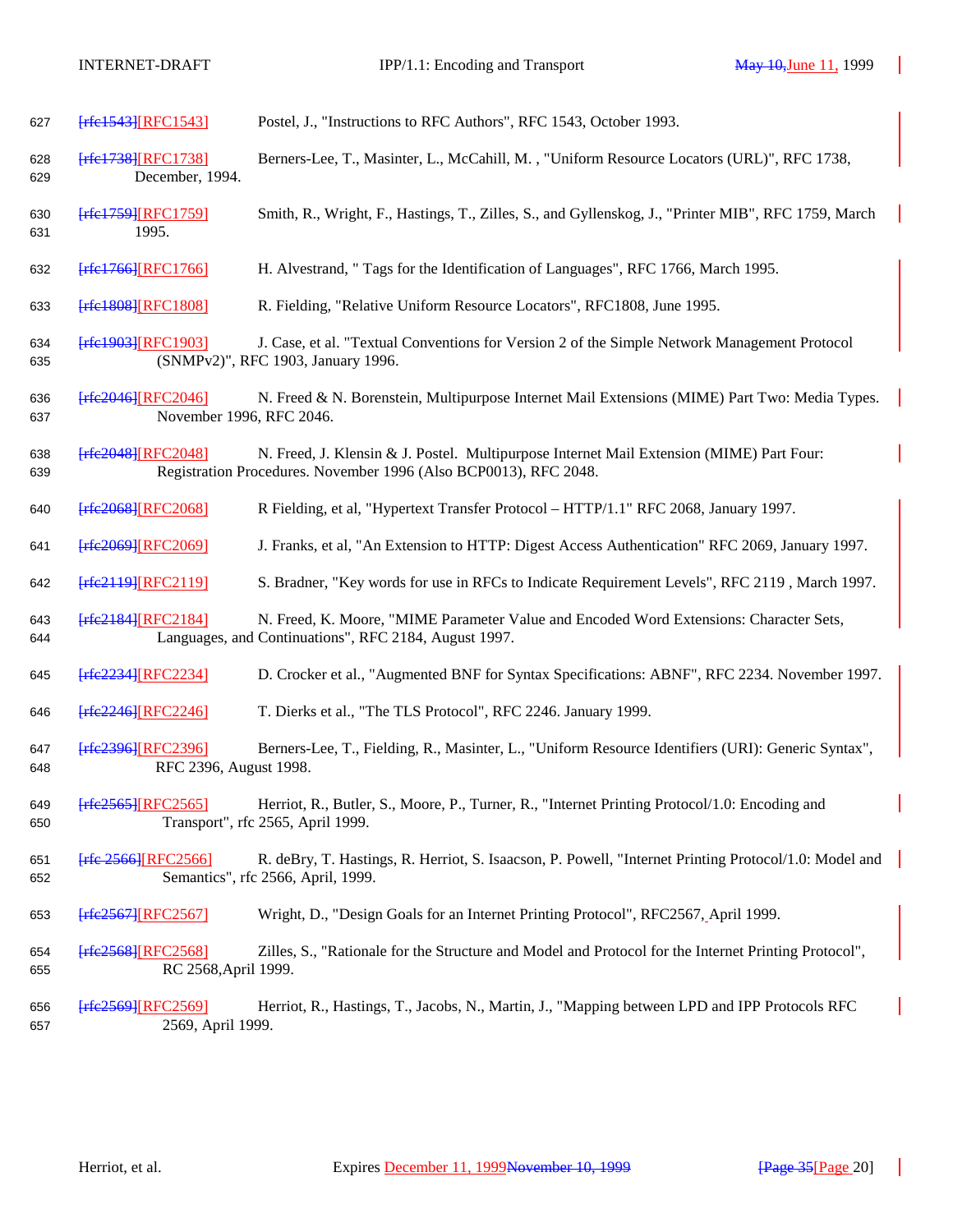# <sup>658</sup> **9. Author's Address**

## 659

Robert Herriot (editor) Paul Moore Xerox Corporation<br>
3400 Hillview Ave., Bldg #1 (2003) One Microsoft Way 3400 Hillview Ave., Bldg  $#1$ Palo Alto, CA 94304 Redmond, WA 98053

Phone: 650-813-7696 Phone: 425-936-0908 Fax: 650-813-6860 Fax: 425-93MS-FAX Email: robert.herriot@pahv.xerox.com Email: paulmo@microsoft.com

Sylvan Butler Randy Turner Hewlett-Packard Hewlett-Packard 2Wire, Inc. 11311 Chinden Blvd. 11311 Chinden Blvd. 694 Tasman Dr. Boise, ID 83714

Phone: 208-396-6000 Phone: 408-546-1273 Fax: 208-396-3457 Email: sbutler@boi.hp.com

IPP Mailing List: ipp@pwg.org Phone: 310-333-5764 IPP Mailing List Subscription: ipp-request@pwg.org Fax: 310-333-5514 IPP Web Page: http://www.pwg.org/ipp/ Email: jwenn@cp10.es.xerox.com

660

# <sup>661</sup> **10. Other Participants:**

Chuck Adams - Tektronix Harry Lewis - IBM Ron Bergman - Dataproducts Tony Liao - Vivid Image Keith Carter - IBM David Manchala - Xerox Angelo Caruso - Xerox Carl-Uno Manros - Xerox Jeff Copeland - QMS Jay Martin - Underscore Roger deBry - IBM Larry Masinter - Xerox Lee Farrell - Canon Ira McDonald - High North Inc. Brian Grimshaw - Apple Jeff Rackowitz - Intermec Jerry Hadsell - IBM Xavier Riley - Xerox Richard Hart - Digital Gary Roberts - Ricoh Tom Hastings - Xerox Stuart Rowley - Kyocera Stephen Holmstead Richard Schneider - Epson Zhi-Hong Huang - Zenographics Shigern Ueda - Canon

Boise, ID 83714 Milpitas, CA 95035

Phone: 208-396-6000 **Email:** rturner@2wire.com

John Wenn Xerox Corporation 737 Hawaii St El Segundo, CA 90245

Sue Gleeson - Digital Bob Pentecost - Hewlett-Packard Charles Gordon - Osicom Patrick Powell - Astart Technologies Scott Isaacson - Novell Bob Von Andel - Allegro Software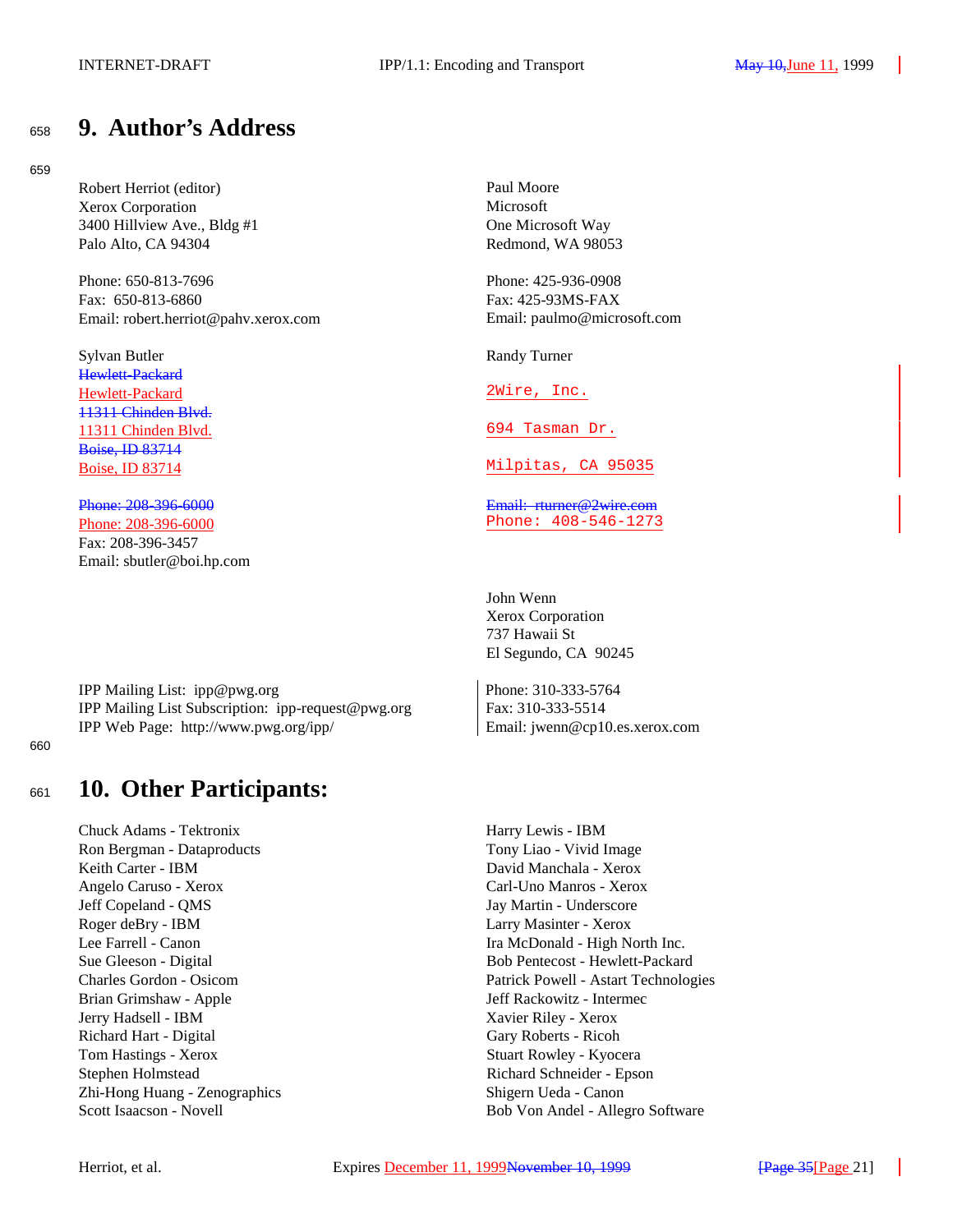Rich Lomicka - Digital William Wagner - Digital Products David Kellerman - Northlake Software Jasper Wong - Xionics Robert Kline - TrueSpectra **Don Wright - Lexmark** Dave Kuntz - Hewlett-Packard Rick Yardumian - Xerox Takami Kurono - Brother Lloyd Young - Lexmark Rich Landau - Digital Peter Zehler - Xerox Greg LeClair - Epson Frank Zhao - Panasonic

Steve Zilles - Adobe

# <sup>662</sup> **11. Appendix A: Protocol Examples**

## <sup>663</sup> **11.1 Print-Job Request**

664 The following is an example of a Print-Job request with job-name, copies, and sides specified. The "ipp-attribute-fidelity" 665 attribute is set to 'true' so that the print request will fail if the "copies" or the "sides" attribute are not supported or their values are 666 not supported.

| <b>Octets</b>               | <b>Symbolic Value</b>       | <b>Protocol field</b>    |
|-----------------------------|-----------------------------|--------------------------|
| 0x0101                      | 1.1                         | version-number           |
| 0x0002                      | Print-Job                   | operation-id             |
| 0x00000001                  | 1                           | request-id               |
| 0x01                        | start operation-attributes  | operation-attributes-tag |
| 0x47                        | charset type                | value-tag                |
| 0x0012                      |                             | name-length              |
| attributes-charset          | attributes-charset          | name                     |
| 0x0008                      |                             | value-length             |
| us-ascii                    | <b>US-ASCII</b>             | value                    |
| 0x48                        | natural-language type       | value-tag                |
| 0x001B                      |                             | name-length              |
| attributes-natural-language | attributes-natural-language | name                     |
| 0x0005                      |                             | value-length             |
| en-us                       | en-US                       | value                    |
| 0x45                        | uri type                    | value-tag                |
| 0x000B                      |                             | name-length              |
| printer-uri                 | printer-uri                 | name                     |
| 0x0015                      |                             | value-length             |
| ipp://forest/pinetree       | printer pinetree            | value                    |
| 0x42                        | nameWithoutLanguage type    | value-tag                |
| 0x0008                      |                             | name-length              |
| job-name                    | job-name                    | name                     |
| 0x0006                      |                             | value-length             |
| foobar                      | foobar                      | value                    |
| 0x22                        | boolean type                | value-tag                |
| 0x0016                      |                             | name-length              |
| ipp-attribute-fidelity      | ipp-attribute-fidelity      | name                     |
| 0x0001                      |                             | value-length             |
| 0x01                        | true                        | value                    |
| 0x02                        | start job-attributes        | job-attributes-tag       |
| 0x21                        | integer type                | value-tag                |
| 0x0006                      |                             | name-length              |
| copies                      | copies                      | name                     |
|                             |                             |                          |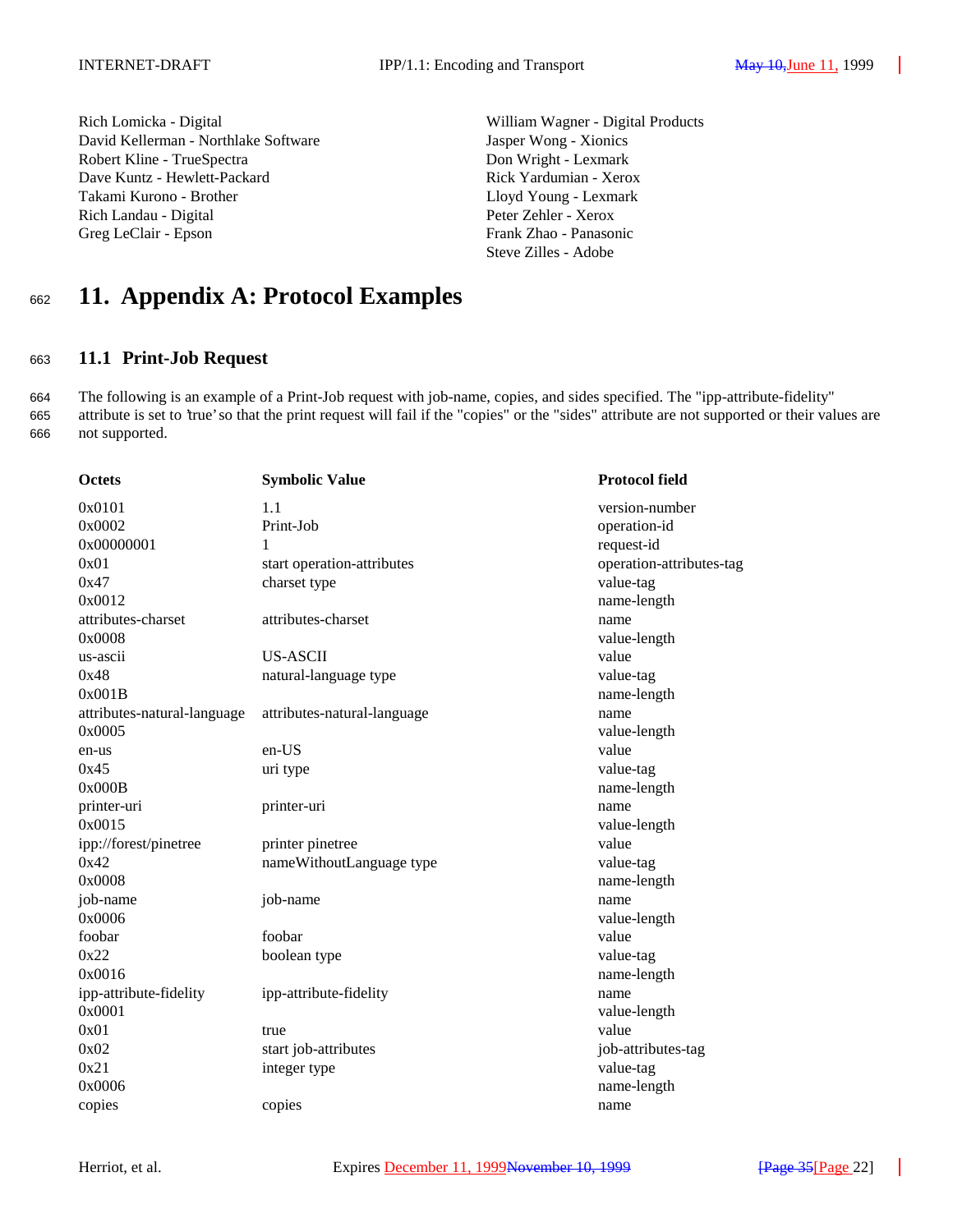| <b>Octets</b>       | <b>Symbolic Value</b> | <b>Protocol field</b> |
|---------------------|-----------------------|-----------------------|
| 0x0004              |                       | value-length          |
| 0x00000014          | 20                    | value                 |
| 0x44                | keyword type          | value-tag             |
| 0x0005              |                       | name-length           |
| sides               | sides                 | name                  |
| 0x0013              |                       | value-length          |
| two-sided-long-edge | two-sided-long-edge   | value                 |
| 0x03                | end-of-attributes     | end-of-attributes-tag |
| % ! PS              | $<$ PostScript $>$    | data                  |
|                     |                       |                       |

## <sup>667</sup> **1.211.2 Print-Job Response (successful)**

668 Here is an example of a successful Print-Job response to the previous Print-Job request. The printer supported the "copies" and 669 "sides" attributes and their supplied values. The status code returned is 'successful-ok'.

| <b>Octets</b>               | <b>Symbolic Value</b>       | <b>Protocol field</b>    |
|-----------------------------|-----------------------------|--------------------------|
| 0x0101                      | 1.1                         | version-number           |
| 0x0000                      | successful-ok               | status-code              |
| 0x00000001                  | 1                           | request-id               |
| 0x01                        | start operation-attributes  | operation-attributes-tag |
| 0x47                        | charset type                | value-tag                |
| 0x0012                      |                             | name-length              |
| attributes-charset          | attributes-charset          | name                     |
| 0x0008                      |                             | value-length             |
| us-ascii                    | <b>US-ASCII</b>             | value                    |
| 0x48                        | natural-language type       | value-tag                |
| 0x001B                      |                             | name-length              |
| attributes-natural-language | attributes-natural-language | name                     |
| 0x0005                      |                             | value-length             |
| en-us                       | en-US                       | value                    |
| 0x41                        | textWithoutLanguage type    | value-tag                |
| 0x000E                      |                             | name-length              |
| status-message              | status-message              | name                     |
| 0x000D                      |                             | value-length             |
| successful-ok               | successful-ok               | value                    |
| 0x02                        | start job-attributes        | job-attributes-tag       |
| 0x21                        | integer                     | value-tag                |
| 0x0006                      |                             | name-length              |
| job-id                      | job-id                      | name                     |
| 0x0004                      |                             | value-length             |
| 147                         | 147                         | value                    |
| 0x45                        | uri type                    | value-tag                |
| 0x0007                      |                             | name-length              |
| job-uri                     | job-uri                     | name                     |
| 0x0019                      |                             | value-length             |
| ipp://forest/pinetree/123   | job 123 on pinetree         | value                    |
| 0x23                        | enum type                   | value-tag                |
| 0x0009                      |                             | name-length              |
| job-state                   | job-state                   | name                     |
| 0x0004                      |                             | value-length             |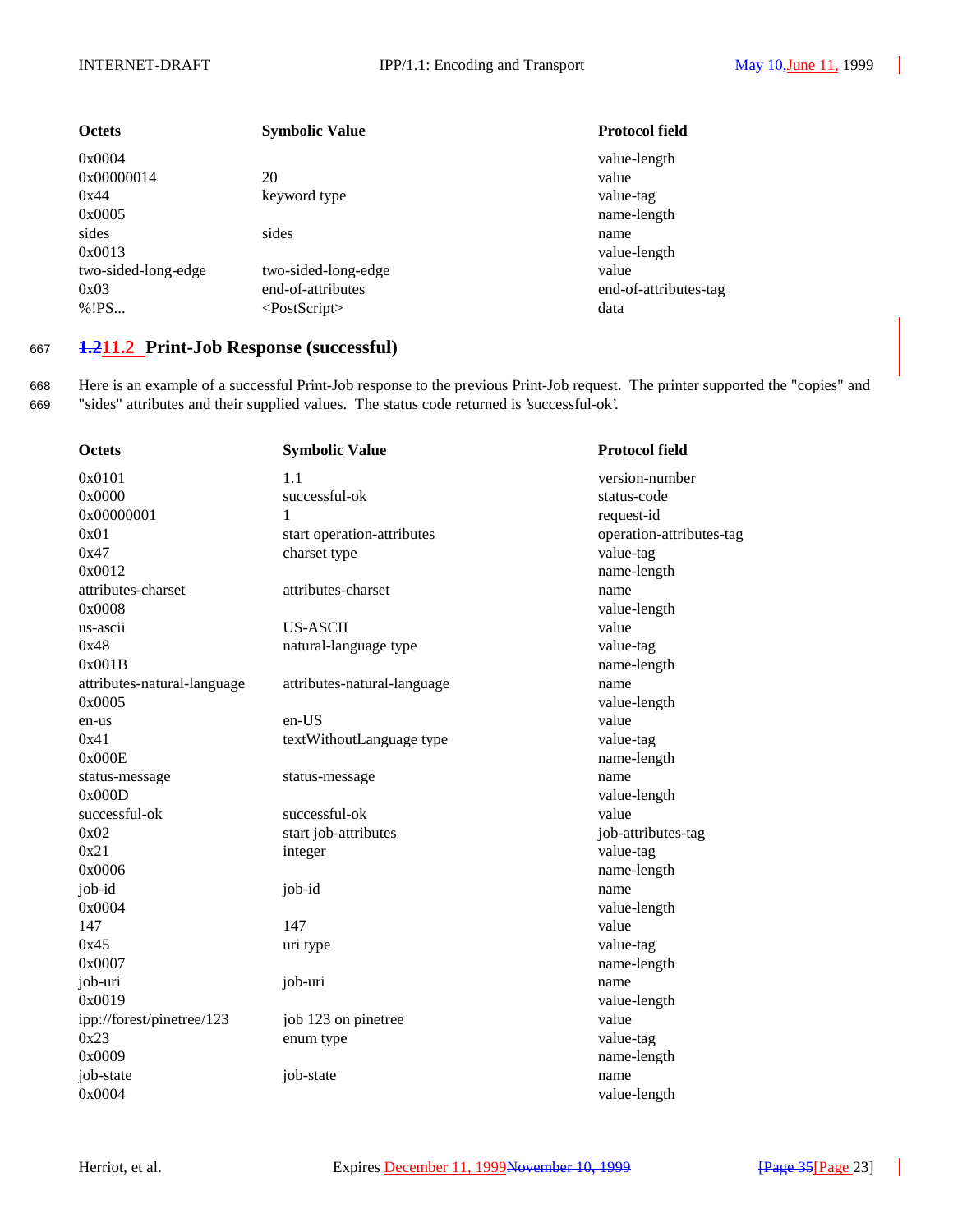| <b>Octets</b> | <b>Symbolic Value</b> | <b>Protocol field</b> |
|---------------|-----------------------|-----------------------|
| 0x0003        | pending               | value                 |
| 0x03          | end-of-attributes     | end-of-attributes-tag |

## <sup>670</sup> **1.311.3 Print-Job Response (failure)**

 Here is an example of an unsuccessful Print-Job response to the previous Print-Job request. It fails because, in this case, the printer does not support the "sides" attribute and because the value '20' for the "copies" attribute is not supported. Therefore, no job is created, and neither a "job-id" nor a "job-uri" operation attribute is returned. The error code returned is 'client-error-attributes-or-values-not-supported' (0x040B).

675

| <b>Octets</b>            | <b>Symbolic Value</b>                           | <b>Protocol field</b>      |
|--------------------------|-------------------------------------------------|----------------------------|
| 0x0101                   | 1.1                                             | version-number             |
| 0x040B                   | client-error-attributes-or-values-not-supported | status-code                |
| 0x00000001               | 1                                               | request-id                 |
| 0x01                     | start operation-attributes                      | operation-attribute tag    |
| 0x47                     | charset type                                    | value-tag                  |
| 0x0012                   |                                                 | name-length                |
| attributes-charset       | attributes-charset                              | name                       |
| 0x0008                   |                                                 | value-length               |
| us-ascii                 | <b>US-ASCII</b>                                 | value                      |
| 0x48                     | natural-language type                           | value-tag                  |
| 0x001B                   |                                                 | name-length                |
| attributes-natural-      | attributes-natural-language                     | name                       |
| language                 |                                                 |                            |
| 0x0005                   |                                                 | value-length               |
| en-us                    | en-US                                           | value                      |
| 0x41                     | textWithoutLanguage type                        | value-tag                  |
| 0x000E                   |                                                 | name-length                |
| status-message           | status-message                                  | name                       |
| 0x002F                   |                                                 | value-length               |
| client-error-attributes- | client-error-attributes-or-values-not-supported | value                      |
| or-values-not-           |                                                 |                            |
| supported                |                                                 |                            |
| 0x05                     | start unsupported-attributes                    | unsupported-attributes tag |
| 0x21                     | integer type                                    | value-tag                  |
| 0x0006                   |                                                 | name-length                |
| copies                   | copies                                          | name                       |
| 0x0004                   |                                                 | value-length               |
| 0x00000014               | 20                                              | value                      |
| 0x10                     | unsupported (type)                              | value-tag                  |
| 0x0005                   |                                                 | name-length                |
| sides                    | sides                                           | name                       |
| 0x0000                   |                                                 | value-length               |
| 0x03                     | end-of-attributes                               | end-of-attributes-tag      |

## <sup>676</sup> **1.411.4 Print-Job Response (success with attributes ignored)**

677 Here is an example of a successful Print-Job response to a Print-Job request like the previous Print-Job request, except that the 678 value of 'ipp-attribute-fidelity' is false. The print request succeeds, even though, in this case, the printer supports neither the 679 "sides" attribute nor the value '20' for the "copies" attribute. Therefore, a job is created, and both a "job-id" and a "job-uri"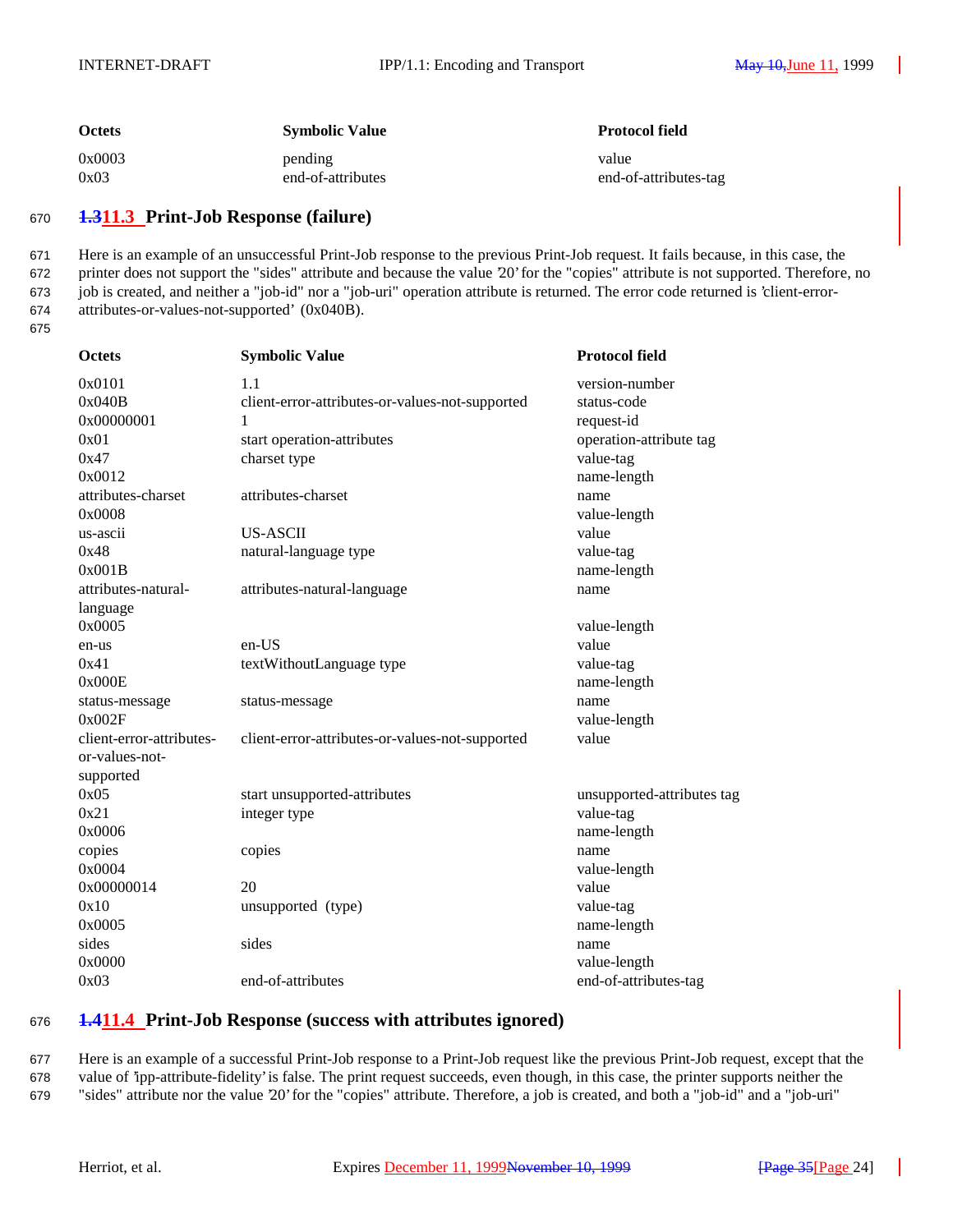680 operation attribute are returned. The unsupported attributes are also returned in an Unsupported Attributes Group. The error code

| 681<br>682 | returned is 'successful-ok-ignored-or-substituted-attributes' (0x0001). |                                                 |                          |
|------------|-------------------------------------------------------------------------|-------------------------------------------------|--------------------------|
|            | <b>Octets</b>                                                           | <b>Symbolic Value</b>                           | <b>Protocol field</b>    |
|            | 0x0101                                                                  | 1.1                                             | version-number           |
|            | 0x0001                                                                  | successful-ok-ignored-or-substituted-attributes | status-code              |
|            | 0x00000001                                                              | 1                                               | request-id               |
|            | 0x01                                                                    | start operation-attributes                      | operation-attributes-tag |
|            | 0x47                                                                    | charset type                                    | value-tag                |
|            | 0x0012                                                                  |                                                 | name-length              |
|            | attributes-charset                                                      | attributes-charset                              | name                     |
|            | 0x0008                                                                  |                                                 | value-length             |
|            | us-ascii                                                                | <b>US-ASCII</b>                                 | value                    |
|            | 0x48                                                                    | natural-language type                           | value-tag                |
|            | 0x001B                                                                  |                                                 | name-length              |
|            | attributes-natural-language                                             | attributes-natural-language                     | name                     |
|            | 0x0005                                                                  |                                                 | value-length             |
|            | en-us                                                                   | $en-US$                                         | value                    |
|            | 0x41                                                                    | textWithoutLanguage type                        | value-tag                |
|            | 0x000E                                                                  |                                                 | name-length              |
|            | status-message                                                          | status-message                                  | name                     |
|            | 0x002F                                                                  |                                                 | value-length             |
|            | successful-ok-ignored-or-                                               | successful-ok-ignored-or-substituted-attributes | value                    |
|            | substituted-attributes                                                  |                                                 |                          |

0x21 integer type value-tag

copies copies copies and copies and copies and copies and copies and copies and copies and copies and copies and copies and copies and copies and copies and copies and copies and copies and copies and copies and copies and

0x000000014 20 value

0x05 start unsupported-attributes unsupported-attributes unsupported-attributes tag 0x0006 name-length 0x0004 value-length 0x10 unsupported (type) value-tag 0x0005 name-length sides name sides sides name sides name sides name sides name sides name sides name sides name sides name sides 0x0000 value-length

0x02 start job-attributes in the start is start job-attributes-tag 0x21 integer value-tag 0x0006 name-length job-id job-id name 0x0004 value-length

job-uri job-uri name ipp://forest/pinetree/123 job 123 on pinetree value

147 value 0x45 uri type value-tag

0x0007 name-length 0x0019 value-length 0x23 enum type value-tag

0x0009 name-length job-state job-state name 0x0004 value-length

0x0003 pending value 0x03 end-of-attributes end-of-attributes-tag

#### 683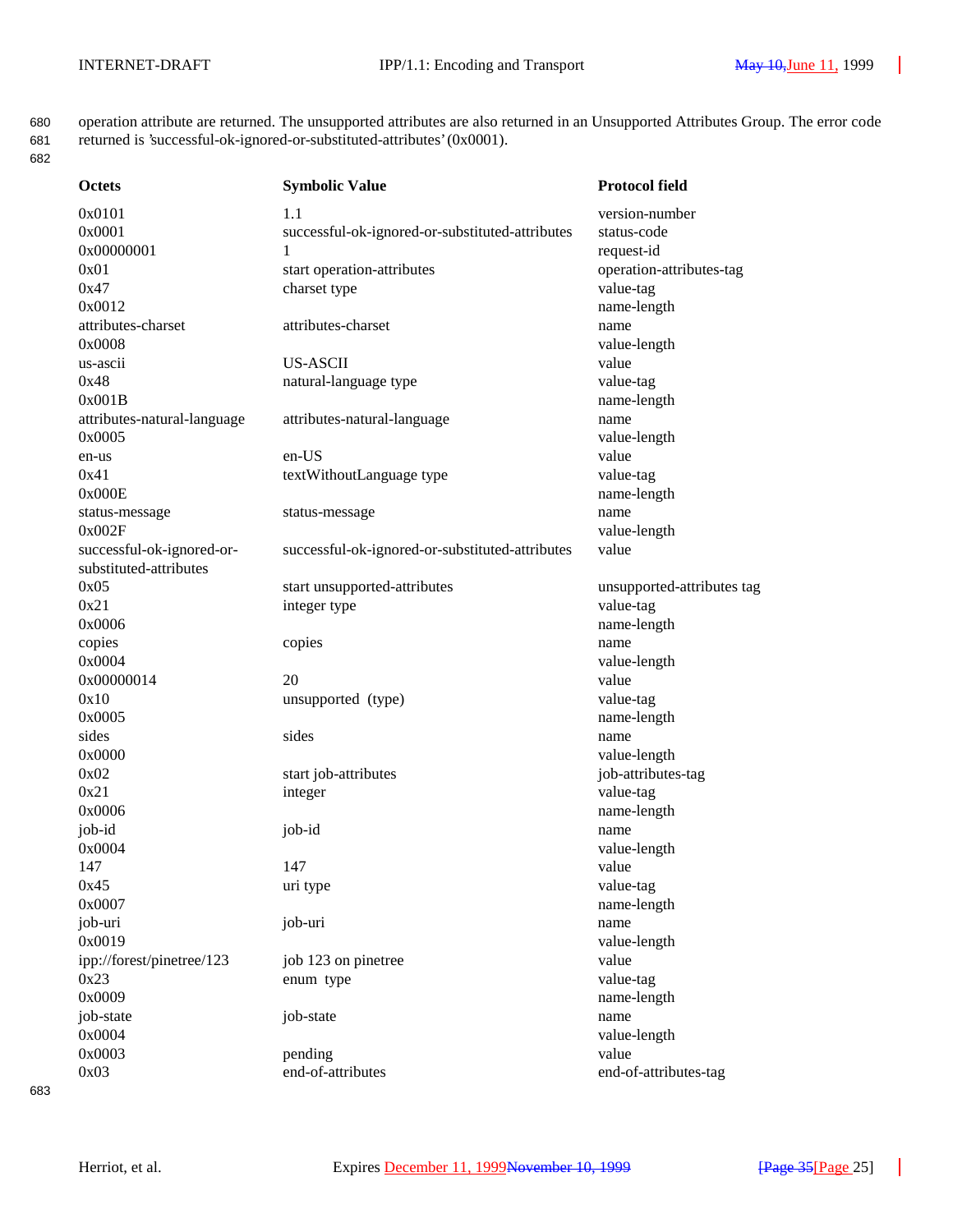## <sup>684</sup> **1.511.5 Print-URI Request**

685 The following is an example of Print-URI request with copies and job-name parameters:

| <b>Octets</b>         | <b>Symbolic Value</b>       | <b>Protocol field</b>    |
|-----------------------|-----------------------------|--------------------------|
| 0x0101                | 1.1                         | version-number           |
| 0x0003                | Print-URI                   | operation-id             |
| 0x00000001            | 1                           | request-id               |
| 0x01                  | start operation-attributes  | operation-attributes-tag |
| 0x47                  | charset type                | value-tag                |
| 0x0012                |                             | name-length              |
| attributes-charset    | attributes-charset          | name                     |
| 0x0008                |                             | value-length             |
| us-ascii              | <b>US-ASCII</b>             | value                    |
| 0x48                  | natural-language type       | value-tag                |
| 0x001B                |                             | name-length              |
| attributes-natural-   | attributes-natural-language | name                     |
| language              |                             |                          |
| 0x0005                |                             | value-length             |
| en-us                 | en-US                       | value                    |
| 0x45                  | uri type                    | value-tag                |
| 0x000B                |                             | name-length              |
| printer-uri           | printer-uri                 | name                     |
| 0x0015                |                             | value-length             |
| ipp://forest/pinetree | printer pinetree            | value                    |
| 0x45                  | uri type                    | value-tag                |
| 0x000C                |                             | name-length              |
| document-uri          | document-uri                | name                     |
| 0x0011                |                             | value-length             |
| ftp://foo.com/foo     | ftp://foo.com/foo           | value                    |
| 0x42                  | nameWithoutLanguage type    | value-tag                |
| 0x0008                |                             | name-length              |
| job-name              | job-name                    | name                     |
| 0x0006                |                             | value-length             |
| foobar                | foobar                      | value                    |
| 0x02                  | start job-attributes        | job-attributes-tag       |
| 0x21                  | integer type                | value-tag                |
| 0x0006                |                             | name-length              |
| copies                | copies                      | name                     |
| 0x0004                |                             | value-length             |
| 0x00000001            | 1                           | value                    |
| 0x03                  | end-of-attributes           | end-of-attributes-tag    |
|                       |                             |                          |

## <sup>686</sup> **1.611.6 Create-Job Request**

687 The following is an example of Create-Job request with no parameters and no attributes:

| <b>Octets</b> | <b>Symbolic Value</b>      | <b>Protocol field</b>    |
|---------------|----------------------------|--------------------------|
| 0x0101        | 1.1                        | version-number           |
| 0x0005        | Create-Job                 | operation-id             |
| 0x00000001    |                            | request-id               |
| 0x01          | start operation-attributes | operation-attributes-tag |
| 0x47          | charset type               | value-tag                |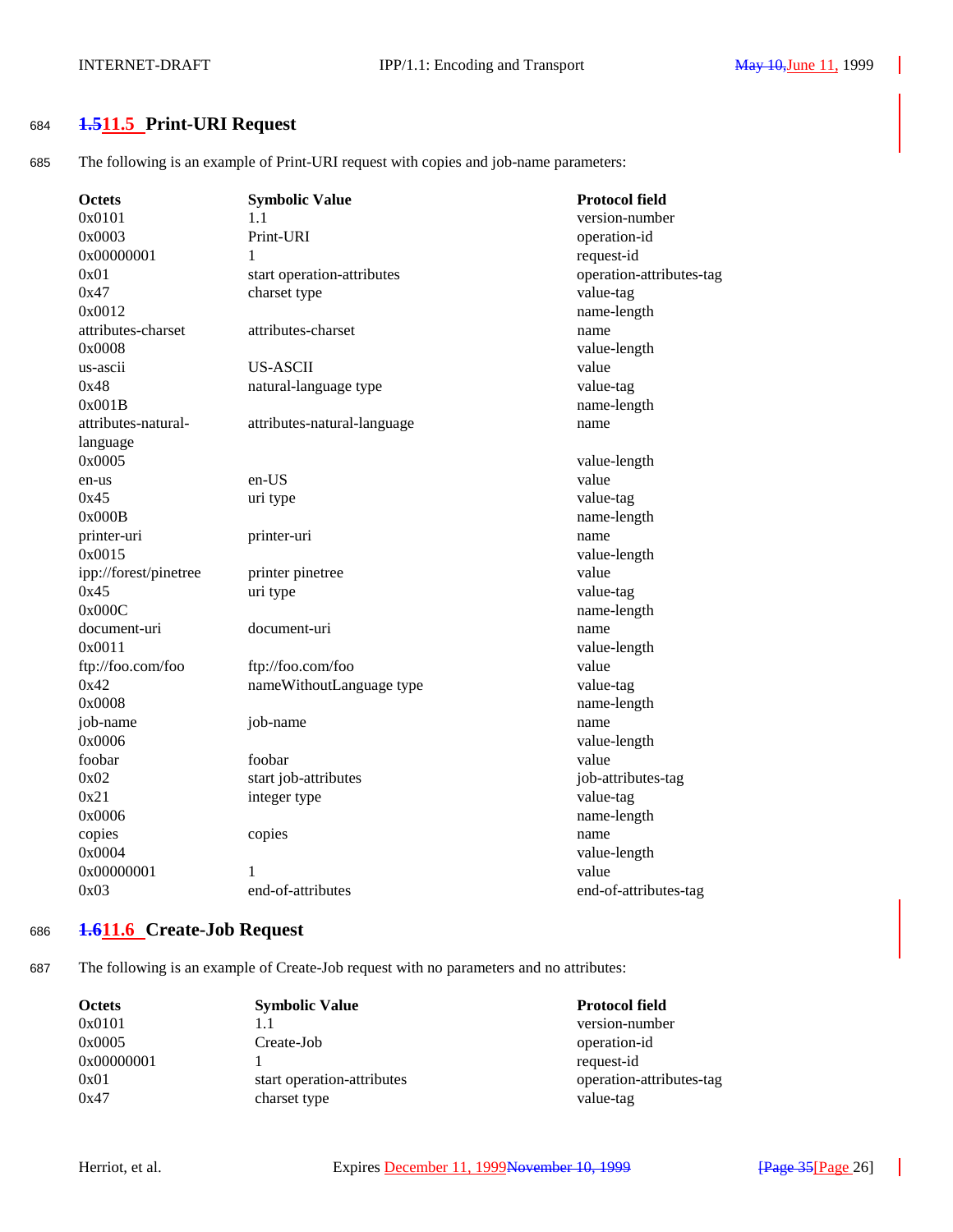| <b>Octets</b><br>0x0012      | <b>Symbolic Value</b>       | <b>Protocol field</b><br>name-length |
|------------------------------|-----------------------------|--------------------------------------|
| attributes-charset<br>0x0008 | attributes-charset          | name<br>value-length                 |
| us-ascii                     | US-ASCII                    | value                                |
| 0x48                         | natural-language type       | value-tag                            |
| 0x001B                       |                             | name-length                          |
| attributes-natural-          | attributes-natural-language | name                                 |
| language                     |                             |                                      |
| 0x0005                       |                             | value-length                         |
| en-us                        | $en-US$                     | value                                |
| 0x45                         | uri type                    | value-tag                            |
| 0x000B                       |                             | name-length                          |
| printer-uri                  | printer-uri                 | name                                 |
| 0x0015                       |                             | value-length                         |
| ipp://forest/pinetree        | printer pinetree            | value                                |
| 0x03                         | end-of-attributes           | end-of-attributes-tag                |

## <sup>688</sup> **1.711.7 Get-Jobs Request**

689 The following is an example of Get-Jobs request with parameters but no attributes:

| <b>Octets</b>               | <b>Symbolic Value</b>       | <b>Protocol field</b>    |
|-----------------------------|-----------------------------|--------------------------|
| 0x0101                      | 1.1                         | version-number           |
| 0x000A                      | Get-Jobs                    | operation-id             |
| 0x00000123                  | 0x123                       | request-id               |
| 0x01                        | start operation-attributes  | operation-attributes-tag |
| 0x47                        | charset type                | value-tag                |
| 0x0012                      |                             | name-length              |
| attributes-charset          | attributes-charset          | name                     |
| 0x0008                      |                             | value-length             |
| us-ascii                    | <b>US-ASCII</b>             | value                    |
| 0x48                        | natural-language type       | value-tag                |
| 0x001B                      |                             | name-length              |
| attributes-natural-language | attributes-natural-language | name                     |
| 0x0005                      |                             | value-length             |
| en-us                       | en-US                       | value                    |
| 0x45                        | uri type                    | value-tag                |
| 0x000B                      |                             | name-length              |
| printer-uri                 | printer-uri                 | name                     |
| 0x0015                      |                             | value-length             |
| ipp://forest/pinetree       | printer pinetree            | value                    |
| 0x21                        | integer type                | value-tag                |
| 0x0005                      |                             | name-length              |
| limit                       | limit                       | name                     |
| 0x0004                      |                             | value-length             |
| 0x00000032                  | 50                          | value                    |
| 0x44                        | keyword type                | value-tag                |
| 0x0014                      |                             | name-length              |
| requested-attributes        | requested-attributes        | name                     |
| 0x0006                      |                             | value-length             |
| job-id                      | job-id                      | value                    |
| 0x44                        | keyword type                | value-tag                |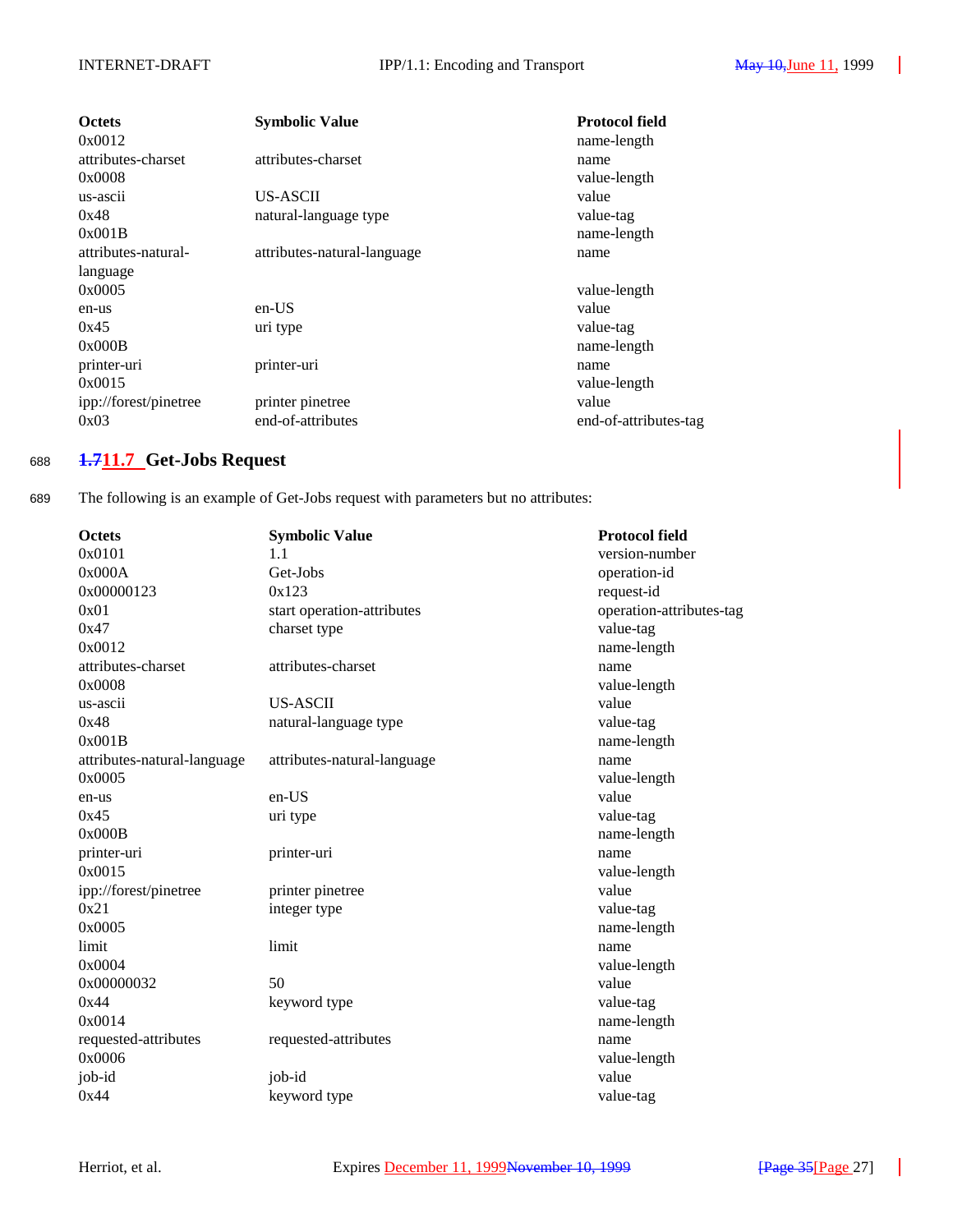| <b>Octets</b><br>0x0000<br>0x0008 | <b>Symbolic Value</b><br>additional value | <b>Protocol field</b><br>name-length<br>value-length |
|-----------------------------------|-------------------------------------------|------------------------------------------------------|
| job-name<br>0x44                  | job-name                                  | value                                                |
| 0x0000                            | keyword type<br>additional value          | value-tag<br>name-length                             |
| 0x000F<br>document-format         | document-format                           | value-length<br>value                                |
| 0x03                              | end-of-attributes                         | end-of-attributes-tag                                |

## <sup>690</sup> **1.811.8 Get-Jobs Response**

691 The following is an of Get-Jobs response from previous request with 3 jobs. The Printer returns no information about the second 692 job (because of security reasons):

| Octets                      | <b>Symbolic Value</b>             | <b>Protocol field</b>    |
|-----------------------------|-----------------------------------|--------------------------|
| 0x0101                      | 1.1                               | version-number           |
| 0x0000                      | successful-ok                     | status-code              |
| 0x00000123                  | 0x123                             | request-id (echoed back) |
| 0x01                        | start operation-attributes        | operation-attribute-tag  |
| 0x47                        | charset type                      | value-tag                |
| 0x0012                      |                                   | name-length              |
| attributes-charset          | attributes-charset                | name                     |
| 0x000A                      |                                   | value-length             |
| ISO-8859-1                  | ISO-8859-1                        | value                    |
| 0x48                        | natural-language type             | value-tag                |
| 0x001B                      |                                   | name-length              |
| attributes-natural-language | attributes-natural-language       | name                     |
| 0x0005                      |                                   | value-length             |
| en-us                       | en-US                             | value                    |
| 0x41                        | textWithoutLanguage type          | value-tag                |
| 0x000E                      |                                   | name-length              |
| status-message              | status-message                    | name                     |
| 0x000D                      |                                   | value-length             |
| successful-ok               | successful-ok                     | value                    |
| 0x02                        | start job-attributes (1st object) | job-attributes-tag       |
| 0x21                        | integer type                      | value-tag                |
| 0x0006                      |                                   | name-length              |
| job-id                      | job-id                            | name                     |
| 0x0004                      |                                   | value-length             |
| 147                         | 147                               | value                    |
| 0x36                        | nameWithLanguage                  | value-tag                |
| 0x0008                      |                                   | name-length              |
| job-name                    | job-name                          | name                     |
| 0x000C                      |                                   | value-length             |
| 0x0005                      |                                   | sub-value-length         |
| fr-ca                       | fr-CA                             | value                    |
| 0x0003                      |                                   | sub-value-length         |
| fou                         | fou                               | name                     |
| 0x02                        | start job-attributes (2nd object) | job-attributes-tag       |
| 0x02                        | start job-attributes (3rd object) | job-attributes-tag       |
| 0x21                        | integer type                      | value-tag                |
| 0x0006                      |                                   | name-length              |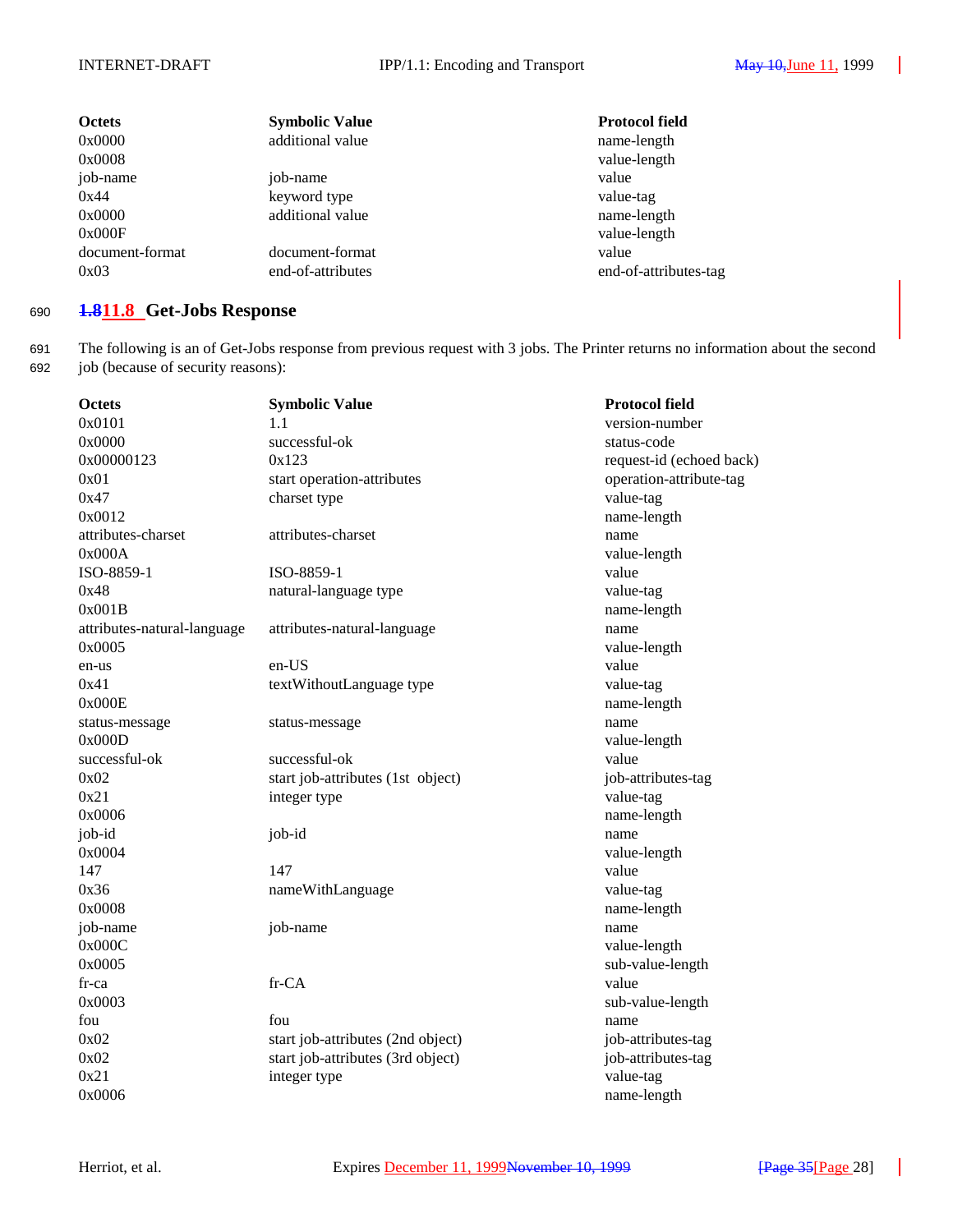| <b>Octets</b> | <b>Symbolic Value</b> | <b>Protocol field</b> |
|---------------|-----------------------|-----------------------|
| job-id        | job-id                | name                  |
| 0x0004        |                       | value-length          |
| 148           | 149                   | value                 |
| 0x36          | nameWithLanguage      | value-tag             |
| 0x0008        |                       | name-length           |
| job-name      | job-name              | name                  |
| 0x0012        |                       | value-length          |
| 0x0005        |                       | sub-value-length      |
| $de-CH$       | $de-CH$               | value                 |
| 0x0009        |                       | sub-value-length      |
| isch guet     | isch guet             | name                  |
| 0x03          | end-of-attributes     | end-of-attributes-tag |

# **12. Appendix C: Registration of MIME Media Type Information for "application/ipp"**

 This appendix contains the information that IANA requires for registering a MIME media type. The information following this paragraph will be forwarded to IANA to register application/ipp whose contents are defined in Section 3 "Encoding of the Operation Layer" in this document:

**MIME type name:** application

## **MIME subtype name:** ipp

 A Content-Type of "application/ipp" indicates an Internet Printing Protocol message body (request or response). Currently there is one version: IPP/1.1, whose syntax is described in Section 3 "Encoding of the Operation Layer" of [ipp-pro], and whose semantics are described in [ipp-mod].

- **Required parameters:** none
- **Optional parameters:** none
- **Encoding considerations:**

 IPP/1.1 protocol requests/responses MAY contain long lines and ALWAYS contain binary data (for example attribute value lengths).

## **Security considerations:**

 IPP/1.1 protocol requests/responses do not introduce any security risks not already inherent in the underlying transport protocols. Protocol mixed-version interworking rules in [ipp-mod] as well as protocol encoding rules in [ipp-pro] are complete and unambiguous.

## **Interoperability considerations:**

IPP/1.1 requests (generated by clients) and responses (generated by servers) MUST comply with all conformance requirements

imposed by the normative specifications [ipp-mod] and [ipp-pro]. Protocol encoding rules specified in [ipp-pro] are

comprehensive, so that interoperability between conforming implementations is guaranteed (although support for specific

optional features is not ensured). Both the "charset" and "natural-language" of all IPP/1.1 attribute values which are a

LOCALIZED-STRING are explicit within IPP protocol requests/responses (without recourse to any external information in

HTTP, SMTP, or other message transport headers).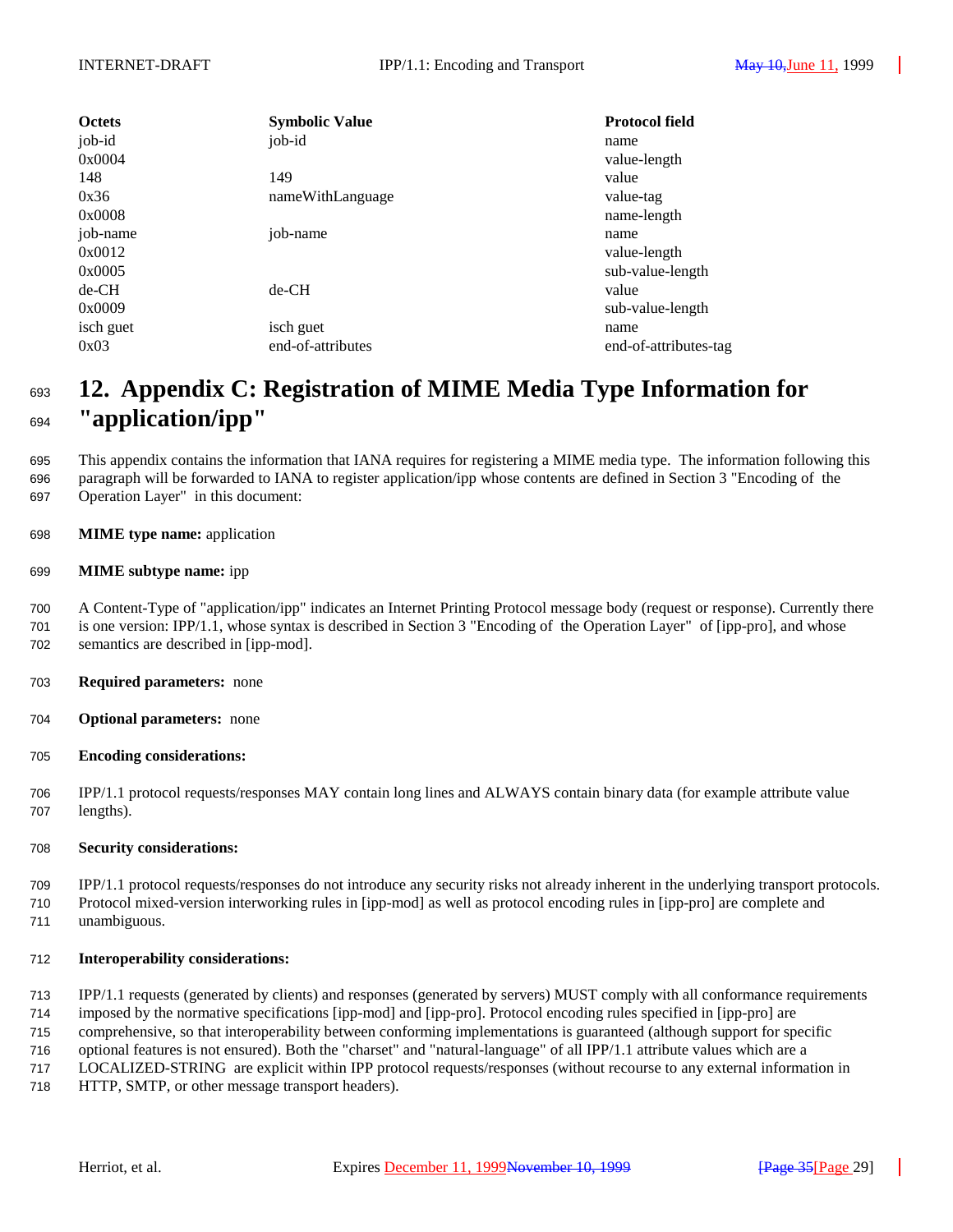### **Published specifications:**

- [ipp-mod] Isaacson, S., deBry, R., Hastings, T., Herriot, R., Powell, P., "Internet Printing Protocol/1.1: Model and Semantics" draft-ietf-ipp-model-v11-00.txt, February,draft-ietf-ipp-model-v11-03.txt, June, 1999.
- [ipp-pro] Herriot, R., Butler, S., Moore, P., Turner, R., "Internet Printing Protocol/1.1: Encoding and Transport", draft-ietf-ipp-protocol-v11-00.txt, February,draft-ietf-ipp-protocol-v11-02.txt, June, 1999.

#### **Applications which use this media type:**

Internet Printing Protocol (IPP) print clients and print servers, communicating using HTTP/1.1 (see [IPP-PRO]), SMTP/ESMTP,

 FTP, or other transport protocol. Messages of type "application/ipp" are self-contained and transport-independent, including "charset" and "natural-language" context for any LOCALIZED-STRING value.

#### **Person & email address to contact for further information:**

- Tom Hastings
- Xerox Corporation
- 737 Hawaii St. ESAE-231
- El Segundo, CA
- Phone: 310-333-6413
- Fax: 310-333-5514
- Email: thastings@cp10.es.xerox.com
- or

 Robert Herriot Xerox Corporation

- 3400 Hillview Ave., Bldg #1
- Palo Alto, CA 94304
- Phone: 650-813-7696
- Fax: 650-813-6860
- Email: robert.herriot@pahv.xerox.com
- **Intended usage:**
- COMMON

# **13. Appendix D: Changes from IPP /1.0**

- 747 IPP/1.1 is identical to IPP/1.0 [RFC2565] with the follow changes:
- 1. Attributes values that identify a printer or job object use a new 'ipp' scheme. The 'http' and 'https' schemes are supported only for backward compatibility. See section 5.
- 750 2. New requirement for Clients MUST support of Digest Authentication, IPP Printers SHOULD support Digest Authentication. 751 See Section 6.1.1<del>7.1</del>
- 3. TLS is recommended for channel security. In addition, SSL3 may be supported for backward compatibility. See Section 6.1.27.2